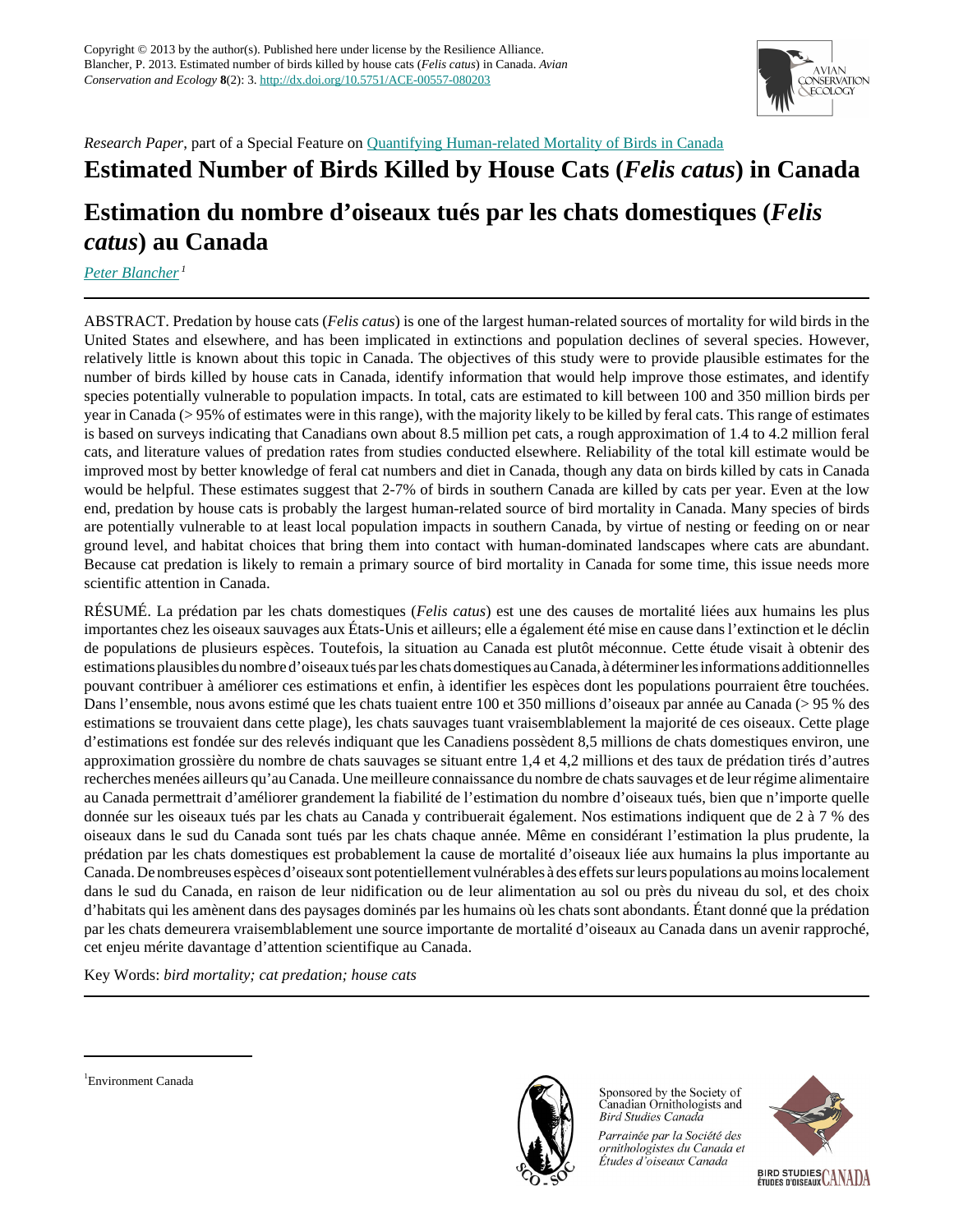# **INTRODUCTION**

House cats (*Felis catus*) are estimated to kill large numbers of birds in countries and regions where this source of bird mortality has been studied, for example 1-4 billion birds killed per year in the United States (Dauphine and Cooper 2009, Loss et al. 2013), 27 million in spring and summer in Great Britain (Woods et al. 2003), and 0.1-0.3 million per spring month in Switzerland (Tschanz et al. 2011). These estimates suggest that cats are one of the largest human-related mortality factors for birds, at least in the United States (Klem 2004, Eriksson et al. 2005, Loss et al. 2013).

Cats can substantially reduce bird populations in some circumstances. For example, feral cats have been implicated in the extinction of at least 33 bird species (Lever 1994, as cited in Nogales et al. 2004), primarily on oceanic islands where cats have been reported to kill in excess of a million seabirds per year (Pascal 1980, Chapuis et al. 1994). And there is increasing evidence of impacts on mainland bird populations, at least at a local scale (Churcher and Lawton 1987, Crooks and Soulé 1999, Hawkins et al. 2004, Baker et al. 2005, 2008, van Heezik et al. 2010, Balogh et al. 2011).

Notably, there has been very little rigorous study of cat predation on birds or other wildlife in Canada, even though Guthrie (2009) speculated that more than 165 million birds are killed per year by free-roaming cats in Canada. Toner (1956) studied prey returns by two pet cats on a farm in Haliburton, Ontario; only a few songbirds were recorded among hundreds of prey retrieved. Few conclusions can be drawn from such a limited sample size, particularly because individual cats differ markedly in numbers and types of prey retrieved (Toner 1956, Barratt 1998, Woods et al. 2003, Tschanz et al. 2011, Thomas et al. 2012). Dunn and Tessaglia (1994) summarized bird kills reported by feeder-watchers across the U.S. and southern Canada: cats were responsible for 29% of bird kills for which the predator was identified, ranking second to the Sharp-shinned Hawk (*Accipiter striatus*). Kills were not reported separately for Canada. A questionnaire approach is currently being used to document numbers of dead birds returned by pet cats in Edmonton, Alberta (E. Bayne, *personal communication*); a total of 797 birds had been reported from 494 households with cats through 2010. A study of Song Sparrows (*Melospiza melodia*) nesting in Rithet's Bog Conservation Area, British Columbia, found that feral and pet cats were responsible for 22% of predation events caught on camera (RBCS 2011; L. Zanette, *personal communication*). From these and a variety of anecdotal reports (e.g., Campbell et al. 1997, Hudon 1999, COSEWIC 2004*a*) it is clear that birds and bird nests are preyed upon by cats in Canada; the challenge is understanding the magnitude of that kill and its importance to bird populations in Canada.

The main objective in this paper is to provide a plausible range of estimates for the number of birds killed annually by house cats in Canada, based on a review of data and literature available in Canada and other temperate-zone countries, so that this source of bird mortality can be compared to other anthropogenic sources. A secondary objective is to examine the sensitivity of mortality estimates to values used for each parameter included in the calculations, to identify data that would most improve precision of future estimates of birds killed by cats in Canada. A final objective is to identify bird species that are most likely to be vulnerable to population impacts from predation by cats in Canada, based on characteristics of birds susceptible to cat predation elsewhere.

#### **METHODS**

The general approach used to estimate the number of birds killed by cats in Canada was to multiply estimates of the number of cats in Canada by estimates of the average number of birds killed per cat per year, with predation rate derived from data outside Canada. Because reported predation rates elsewhere differ for pet cats vs. feral cats, and may differ for urban vs. rural pets, analyses were separated for each of three classes of cat, i.e., urban pet, rural pet, feral cat, and results summed. Additional parameters were added to refine predation rates of pet cats, by estimating proportion of pets outdoors, and by applying an adjustment to convert birds returned home by pets to birds killed by pets.

The specific formulae used were:

- Birds killed per year by urban pet cats:  $BKu = nPC \times (1-pRP) \times pOd \times BpU \times Adjust$
- Birds killed per year by rural pet cats: *BKr* = *nPC* x *pRP* x *pOd* x *BpR* x *Adjust*
- Birds killed per year by feral and stray cats: *BKf* = *nFC* x *KpF*
- Total birds killed per year =  $B K u + B K r + B K f$

where *nPC* is the number of pet cats in Canada, *pRP* is the proportion of pet cats that are rural, *pOd* is the proportion of pet cats with at least some access to the outdoors, *BpU* (or *BpR*) is the average number of birds returned to owners per outdoor urban (or rural) pet cat, *Adjust* is a multiplier to convert birds returned and detected by owners to birds killed by pets, *nFC* is the number of feral cats in Canada, and *KpF* is the average number of birds killed per feral cat.

Based on existing data and rationale provided below, a plausible range of values was established (Table 1) for each parameter in the formulae above. Estimates of total bird kills were calculated using a Monte Carlo approach, selecting a value at random for each parameter from within ranges listed in Table 1, and then applying the formulae. All ranges of values were treated as continuous distributions between low and high values, except that number of pet cats (*nPC*) was treated as a normal distribution, and birds returned per urban outdoor pet per yr (*BpU*) was treated as a continuous distribution with 50%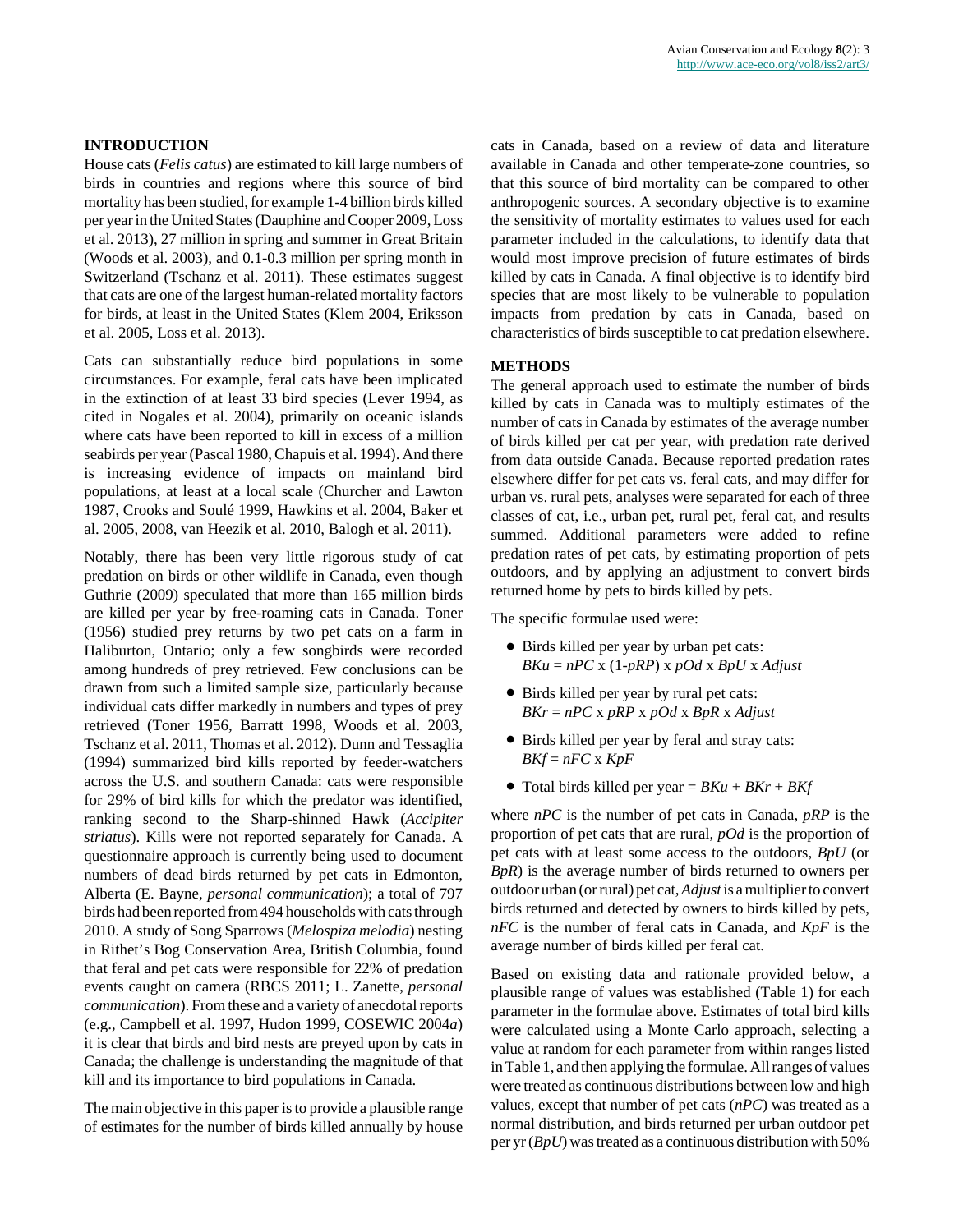| Parameter                                   | Acronym    | Range of Values Assumed          |
|---------------------------------------------|------------|----------------------------------|
| number of Pet Cats in Canada                | nPC        | 8.5 Million $+/- 0.25M$ (SE)     |
| percent Rural Pets                          | pRP        | 27% to 33%                       |
| percent of pets with access to Outdoors     | pQ         | 40% to 70%                       |
| Birds returned per Urban outdoor pet / year | BpU        | $0.6$ to $6.7$ (midpoint $2.8$ ) |
| Birds returned per Rural outdoor pet / year | <b>BpR</b> | 2.8 to 14                        |
| Adjustment for undetected prey              | Adjust     | $2.0 \text{ to } 5.8$            |
| number of Feral Cats in Canada              | nFC        | 1.4 to 4.2 Million               |
| birds Killed per Feral cat / year           | KpF        | 24 to 64                         |

**Table 1**. Parameters and ranges of values used in calculations to estimate bird kills in Canada. Acronyms used in formulae are listed for each parameter.

of values between the low value and midpoint, and 50% between the midpoint and high value. This selection process was repeated 10,000 times to produce a range of estimates for birds killed annually by cats in Canada.

The rationale for the range of values listed for each parameter in Table 1 is as follows:

# *Number of pet cats in Canada (nPC):*

Roberts (2000:2) stated that "According to Statistics Canada, there are approximately 3.5 million dogs and 4.5 million cats in the country." This statement continues to be quoted on many internet sites, though the original source could not be found and Statistics Canada does not collect information on number of pets currently (Statistics Canada 2011*a*). Others have reported a much higher number of pet cats, including three based on stratified statistical surveys: 7.2 million in 2001 (Ipsos-Reid 2001, telephone poll of 1500 urban households across Canada), 8.3 million (HSC 2007, methods unknown), 7.9 million +/- 2.5% (CAHI 2007, based on an Ipsos Reid poll of over 4000 households Canada-wide), and 8.5 million +/- 1.15% (Perrin 2009, based on an Ipsos Reid online survey in fall 2008 with 7208 participants, weighted to reflect population distribution in Canada in the 2006 national census). The latter estimate (8.5M) has been used in this paper because it is the most current and involved the most participants, though the error around the estimate has been increased (to  $SE =$ 0.25M, i.e., 95% confidence interval of 8 to 9 million) to account for possible changes since 2006.

#### *Percent rural pet cats (pRP):*

Because some literature suggests a higher rate of birds kills by rural vs. urban pets, pet cats were further separated into urban, including suburban, vs. rural pets on the basis of percent of Canadian population classed as rural in 2006 (19.7%, Statistics Canada 2008). This percentage was adjusted to take into account a relatively high number of cats per owner in rural U.S. households (Coleman and Temple 1993, Lepczyk et al. 2004) compared with all U.S. households (APPA 2011). For this paper, the ratio of rural to urban cats per household was assumed to be between 1.5 and 2.0, based on data in Lepczyk et al. (2004). When combined with the 19.7% rural population, the percent of pet cats that are rural was estimated to be between 27 and 33%. Because the definition of "rural" may differ across studies, mortality estimates were also calculated for rural and pet cats combined, to assess sensitivity of the total mortality estimate to this split.

# *Number of feral and stray cats (nFC):*

Strictly speaking, feral cats differ from stray cats in living their full lives in the wild, whereas strays are previously owned cats that now live on their own. Ferals and strays have been treated as one group in this paper because studies of cat numbers and of birds killed by cats have not differentiated between ferals and strays. Neither is likely to be included in pet survey estimates, so must be added. They are referred to collectively as "feral cats" in the remainder of this paper. Baker et al. (2010) use the term "semiferal/feral cats" for this group; Loss et al. (2013) refer to them as "un-owned cats." Barnyard cats that are not considered pets by owners in surveys are presumed to be included here as feral cats.

Although it is known that there is a large and growing population of feral cats in Canada (CFHS 2009), there are apparently no scientific estimates of their numbers. Canadian media sources have reported approximate numbers of feral cats for several Canadian municipalities, based on knowledge of animal care workers. Here, these media-reported numbers are compared to the size of the human population in the same municipality to get a range in number of feral cats per 1000 citizens (Table 2). That ratio was extrapolated to all other municipalities in southern Canada, where southern Canada was defined to exclude 78% of Canada's area that is in arctic and northern forest bird conservation regions (taiga, boreal, northwestern forests, northern Rockies, as delimited in NABCI 2000). The rationale for excluding northern areas is that severe winters are expected to preclude significant populations of feral cats there, though there is no apparent relationship between estimates of feral cats and latitude or January temperature in southern Canada (Table 2), and feral cat numbers may be significant in parts of Alaska (McKinney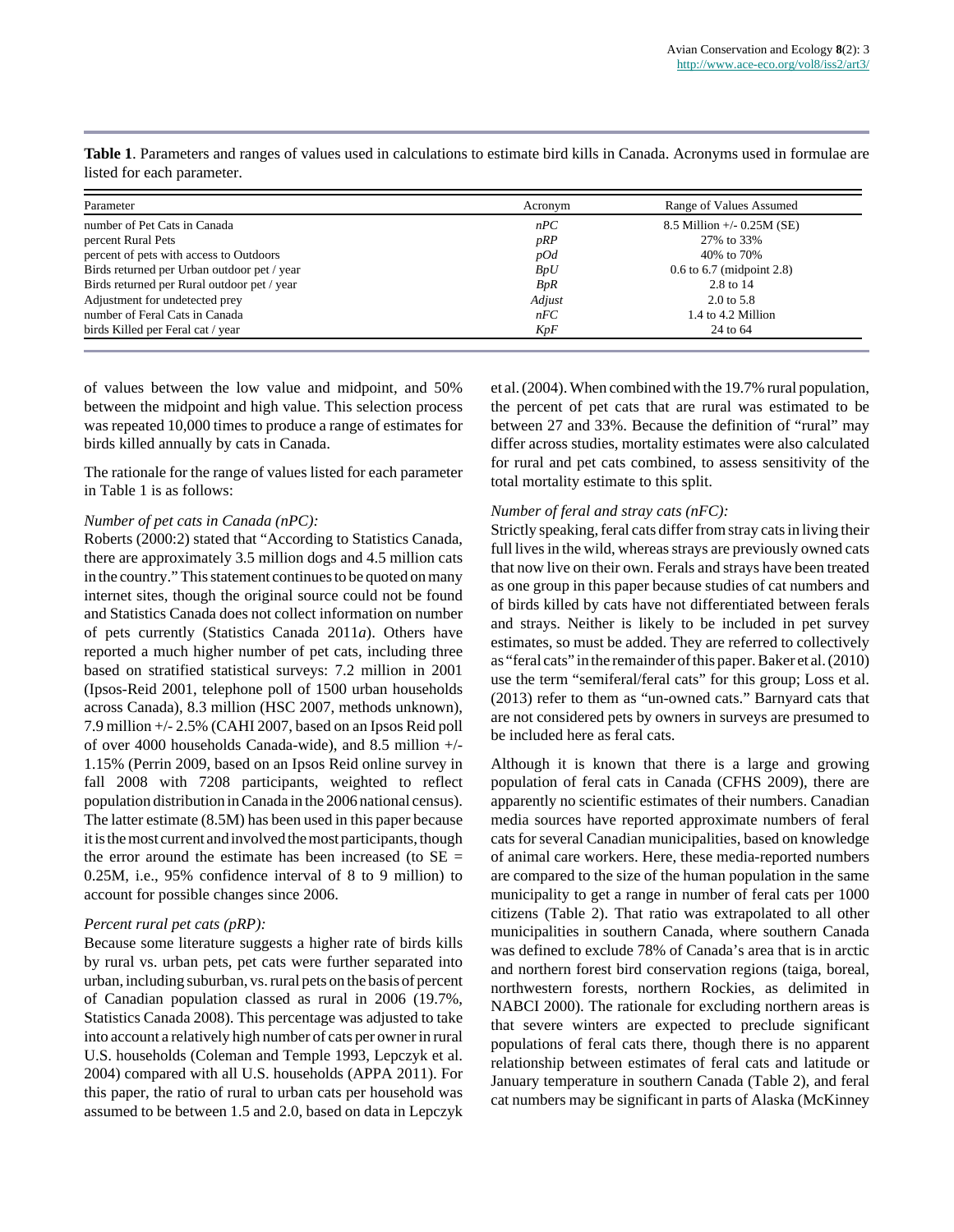| Location           | Feral Cat Estimates (# of<br>estimates) | Midpoint<br>(approx.) | Human Pop'n (1000s) 2006 Feral Cats / 1000<br>$Census$ <sup><math>\dagger</math></sup> | Persons | Latitude<br>(N) | January Avg Temp |
|--------------------|-----------------------------------------|-----------------------|----------------------------------------------------------------------------------------|---------|-----------------|------------------|
| Vancouver          | Tens of thousands (1)                   | 25,000                | 2117                                                                                   | 12      | 49.2            | 3.3              |
| Toronto            | $20,000$ to 500,000 (4)                 | 200,000               | 2503                                                                                   | 80      | 43.7            | $-5.3$           |
| Windsor            | 25,000 to 50,000 (2)                    | 35,000                | 383                                                                                    | 91      | 42.3            | $-4.5$           |
| Regina             | 25,000(1)                               | 25,000                | 221                                                                                    | 113     | 50.4            | $-16.2$          |
| Montreal           | 100s of thousands (1)                   | 250,000               | 1854                                                                                   | 135     | 45.5            | $-10.3$          |
| Winnipeg           | 50,000 to 200,000 (4)                   | 100,000               | 636                                                                                    | 157     | 49.9            | $-17.8$          |
| Province of Quebec | $1.6$ Million $(1)$                     | 1,600,000             | 7544                                                                                   | 212     |                 |                  |
| Halifax            | 110,000(1)                              | 110,000               | 373                                                                                    | 295     | 49.8            | $-5.2$           |

**Table 2**. Feral cat estimates in Canada from media reports, in relation to 2006 human population, latitude, and January temperature.

† Sources: Stray Cats a Big Problem 2008, Horan 2009, Lakey 2009, Lowe 2009, Pearson 2009, Winnipeg's Stray-Cat Population... 2009, Tindal 2010, Botelho 2011, Cat Populations Increase... 2011, Ormsby and Wilkes 2011, Skerritt 2011, Sullivan 2011, THS Feral Cat Clinics Coming in May 2011, Winnipeg's Feral Cat Population Grows 2011; P. Curry, S. Eberl, and P. Vogt, unpublished document.

‡ Source: Statistics Canada 2007

§ Source: Environment Canada 2011; averages used if more than one weather station met WMO standards

2008). Southern Canada included 91% of Canada's human population in 2006 (data from Statistics Canada 2007). Based on numbers in Table 2, and ignoring the highest and lowest values, the number of feral cats per 1000 persons in southern Canada was assumed to be between 50 and 150, which gives a range of 1.4 to 4.2 million feral cats in southern Canada.

Feral and other free-ranging cats are caught in substantial numbers during trap, vaccinate, and release programs for raccoon rabies in Ontario; for example Rosatte et al. (1997) reported 9058 cat captures in a 1400 km² area of predominantly rural Ontario farmland. Also, 856 cats were trapped and vaccinated in two weeks in a 710 km² rural area of eastern Ontario (Rosatte et al. 2001). Extrapolated to the area (3350 km²) and human population size of Leeds and Grenville county in 2006 (99,206, Statistics Canada 2007), this gives roughly 41 feral and free-ranging cats per 1000 persons. This is slightly below the range selected above, though it is likely that not all feral cats were captured, and population density in the area trapped was almost certainly lower than in the full county.

#### *Proportion of pets outdoors (pOd):*

Some pet cats are kept strictly indoors and do not contribute to the kill of wild birds. The proportion of pet cats with at least some access to the outdoors has been reported as 50 to 77% in the United States (American Pet Products Manufacturers Association 1997, as cited in Kays and DeWan 2004, Crooks and Soulé 1999, FFWCC 2003, Kays and DeWan 2004, Winter 2004; C. Fiore and K. B. Sullivan, *unpublished manuscript*), though C. Fiore and K. B. Sullivan (*unpublished manuscript*) found evidence in scat analysis that some cats categorized as "indoor cats" by owners did kill wild birds. The proportion with access to the outdoors was similar in a New Zealand study (66%, van Heezik et al. 2010), and in Switzerland (72%, Tschanz et al. 2011). Guthrie (2009) assumed that at least 70% of pet cats in Canada have access to the outdoors, based on experience of humane society staff. In this report, the percent of pets with at least some access to the outdoors in Canada was assumed to be somewhere between 40 and 70%.

#### *Birds brought home per urban outdoor pet cat per year (BpU):*

Studies that reported rates of birds killed by pet cats generally relied on numbers of prey brought home and detected by owners. There are no such published data from Canada, though one study is in progress in Edmonton, Alberta (E. Bayne, *personal communication*). Data from other temperate-zone countries have been used to provide a range for the rate of bird returns per outdoor pet cat per year, on the assumption that the average rate of bird returns per pet cat in Canada is somewhere within this range (preliminary data from Edmonton do fall within the range of other studies).

Studies of prey returns by one or a few nonrandomly selected cats were not relied upon for rate of bird returns in this paper because such studies may be biased toward cats with relatively high rates of return. Also, because individual cats differ widely in rates and types of prey returned, with a small proportion of cats typically accounting for a large proportion of prey returns (e.g., Barratt 1998, Woods et al. 2003, Tschanz et al. 2011), studies with few cats are unlikely to provide representative rates of return even if randomly selected. Questionnaires that asked owners to estimate past prey returns for their cats may give inflated numbers, relative to rates of prey returns determined by recording prey returns as they occurred (Barratt 1998, Tschanz et al. 2011), though not always (Gillies and Clout 2003). As a result, questionnaire-based studies restricted to owners' memory of past prey returns were not relied upon for rate of kill calculations in our research.

Several studies of cat predation were conducted year-round, or else sampled in all seasons. For other studies that sampled only one or two seasons, results were extrapolated to a full year based on the average proportion of birds returned per month in five year-round studies (Fig. 1). In general, bird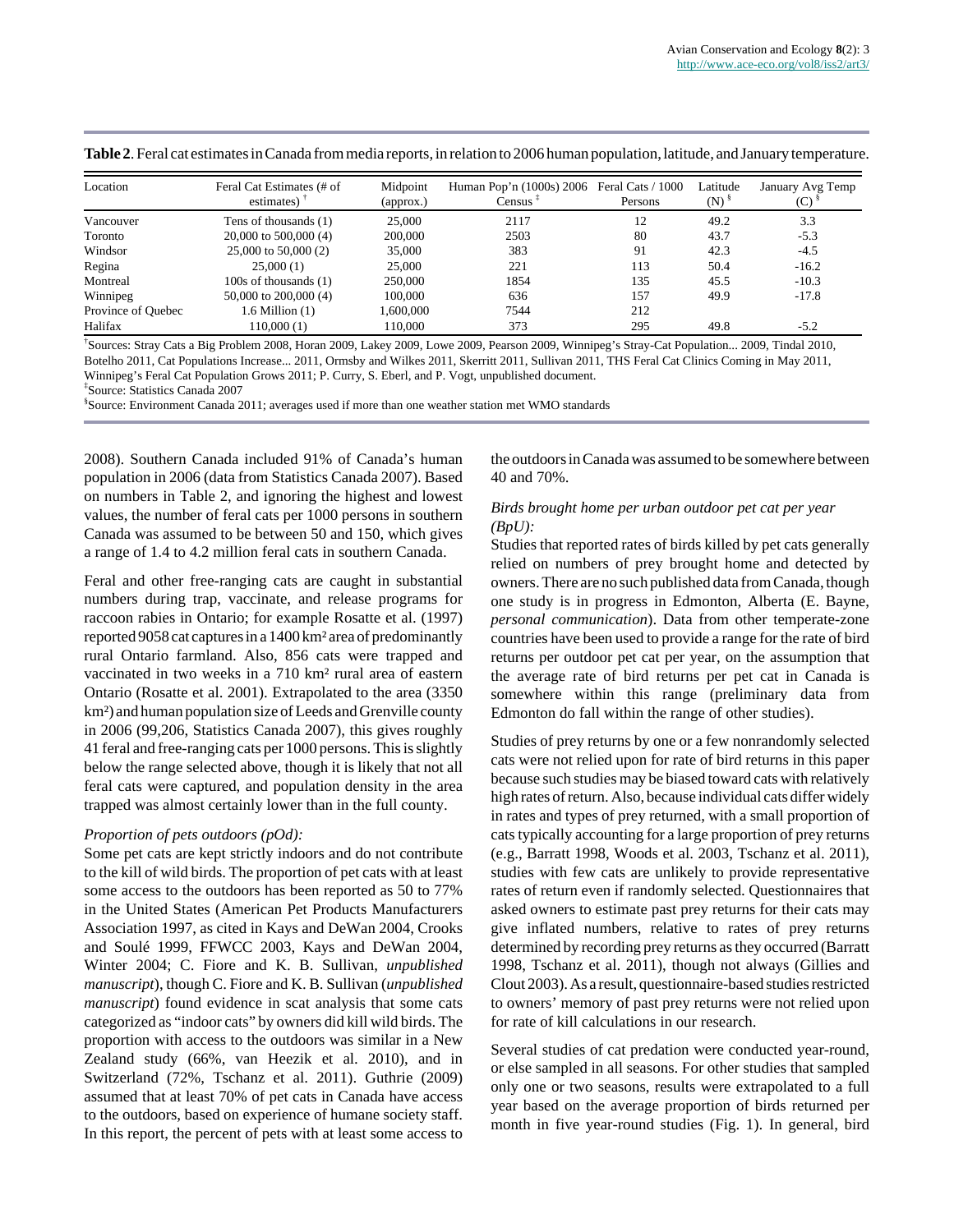returns were highest in spring and summer, though there was a minor peak in midwinter in some studies because birds were sometimes more readily available than other prey at that time (Churcher and Lawton 1987, Paltridge et al. 1997, Paltridge 2002, van Heezik et al. 2010).

**Fig. 1**. Seasonal distribution of bird returns by pet cats, averaged across five year-round temperate-zone studies (Churcher and Lawton 1987, Barratt 1997, Flux 2007, van Heezik et al. 2010; C. Fiore and K. B. Sullivan, *unpublished manuscript*). Data from the southern hemisphere were offset by six months.



Based on studies listed in Table 3, the return rate for urban outdoor pet cats in Canada was assumed to be between 0.6 and 6.7 birds per year per cat, with a midpoint of 2.8. That is, the rate was assumed to have a 50% probability of being between 0.6 and 2.8, and a 50% probability of being between 2.8 and 6.7.

# *Birds brought home per rural outdoor pet cat per year (BpR):*

Few reliable estimates exist for rate of birds returned by rural pets (Table 3). In this study, the low end of the range chosen for rural pets was set at the midpoint for urban/suburban pets (2.8 birds returned/yr/outdoor pet); Lepczyk et al. (2004) reported only a 20% higher rate of prey returns from rural vs. urban/suburban pets in Michigan. The high end of the range was set at five times the urban midpoint (14 birds returned/yr/ outdoor pet) based on data from Eberhard (1954), adjusted downward to convert kills from stomach samples to prey returns. The 2.8 to 14 bird returns per year range is lower than suggested by Coleman and Temple (1996) for rural cats in Wisconsin (low rate 5.6 birds/yr, medium rate 23, high rate 110), however once an adjustment is added to convert bird returns to birds killed (see below), the range for rural kills is similar to Coleman and Temple's low and medium rates. Their high rate appears to be based on some of the studies excluded here because of small nonrandom samples of cats.

# *Adjustment for birds killed by pets vs. returned and detected by owners (Adjust):*

The number of birds returned and collected by owners is not a complete record of birds killed by their cats, for several reasons. Cats may eat some prey in the field without bringing them home. Toner (1956) estimated that out of four study cats, one brought home all its prey, another brought back about half, and the other two hunted but did not bring any prey home. C. Fiore and K. B. Sullivan, (*unpublished manuscript*) analyzed scat samples to show that 21% of the time, cats ingested birds without owner knowledge. Prey brought home may also escape detection by owners, for example when scavenged by other animals. George (1974) used a correction factor of 2 to offset undetected or scavenged prey, based on a comparison of prey returns when monitored continuously versus an average rate of monitoring. Some animals brought home and assumed to have been killed by pet cats may have been killed by other means, e.g., collisions with cars or buildings. Kays and DeWan (2004) circumvented these shortcomings of prey returns by observing hunting cats directly; they found the rate of kills by outdoor pet cats was 3.3 times as high as numbers of prey brought home, and this 3.3x factor has been used by others to adjust prey returns to prey killed (Baker et al. 2005, 2008, Maclean et al. 2008, Thomas et al. 2012). However, sample sizes were limited (60 prey returned home, 4 kills observed directly during 31 hunts over 181 hours). Loyd et al. (2013) used collar-mounted video cameras to increase samples of prey captured ( $n = 39$ ) and found that pet cats brought home 23% of prey. Krauze-Gryz et al. (2012) found that predation rate for all prey types was 11.4 times higher when based on scats and stomach samples than from prey returns; their raw data for birds suggest a 5.8x adjustment. In this paper we applied an adjustment of 2.0 to 5.8 for birds killed by pet cats but not detected by owners, bracketing results of the most comprehensive studies above (George 1974, Kays and DeWan 2004, Krauze-Gryz et al. 2012, Loyd et al. 2013).

# *Birds killed per feral cat (KpF):*

Most studies of feral cat diets were based on stomach/digestive tract samples, sometimes supplemented by scat samples and energetic demand calculations. Predation rates for feral cats listed in Table 3 were calculated under the assumption that one stomach sample or one scat sample represents one day's worth of prey eaten by a cat. This may result in an underestimate of birds killed because prey are largely digested after 12 hours (Hubbs 1951), cats produce more than two scats per day on average (Jackson 1951), and birds may be underrepresented in scats (Davis 1957).

Dietary studies from oceanic islands were excluded from Table 3; predation rates on islands with seabird colonies can be very high (up to several birds/day/cat, Keitt et al. 2002, Peck et al. 2008) because of a very high reliance on seabirds in the diet, so are not likely to be representative of rate of bird kills on the mainland. And as yet there is no evidence of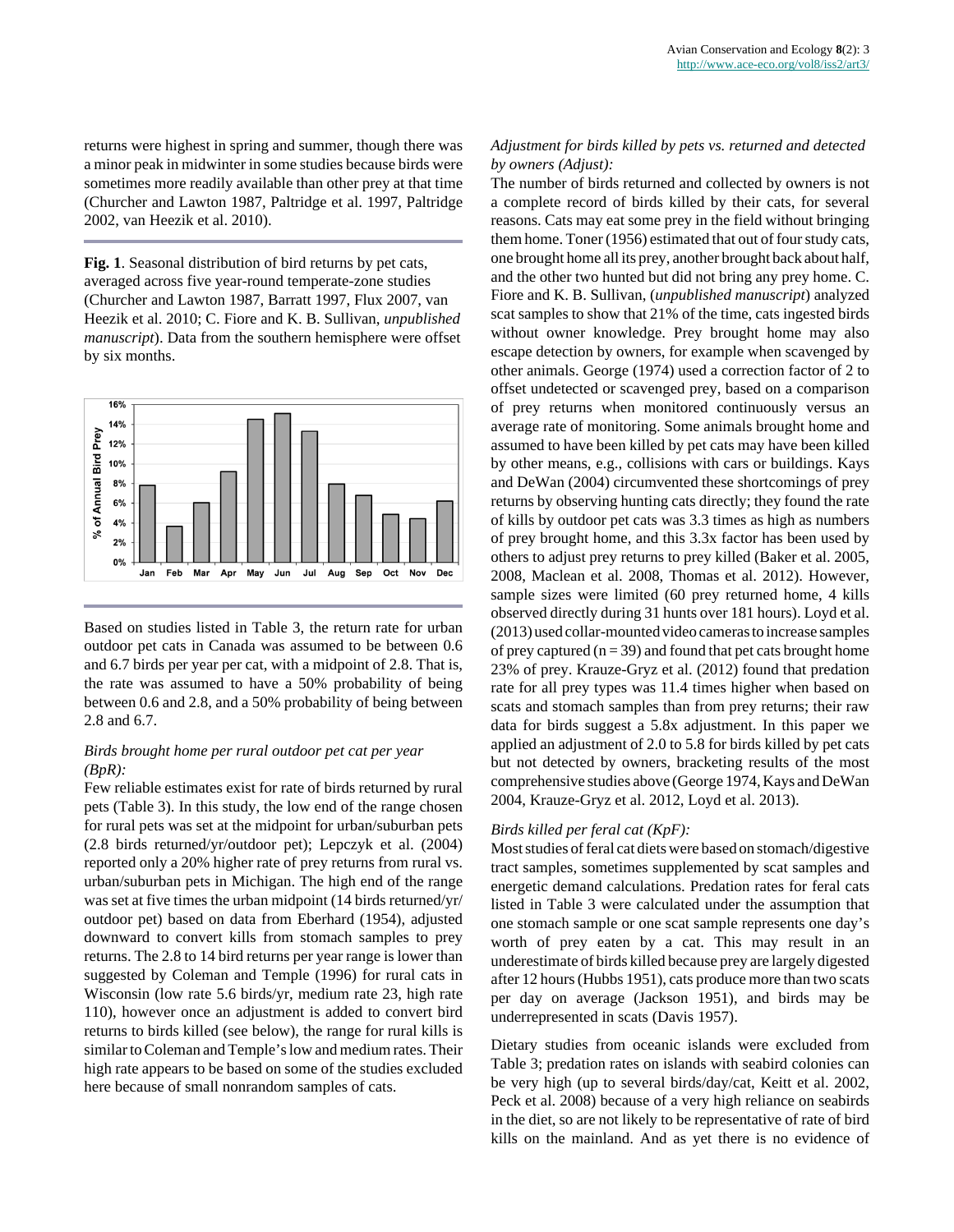|                               | Birds/Cat/yr                      | Method | Study                                                  | Location                | Excluded |
|-------------------------------|-----------------------------------|--------|--------------------------------------------------------|-------------------------|----------|
|                               |                                   |        |                                                        |                         |          |
|                               | Urban / Suburban Outdoor Pet Cats |        |                                                        |                         |          |
|                               | 0.6                               | pr     | Baker et al. 2008                                      | Bristol, UK             |          |
|                               | 1.6                               | pr     | Kays and DeWan 2004                                    | Albany, NY              |          |
|                               | 1.8                               | pr     | Tschanz et al. 2011                                    | Finstersee, Switzerland |          |
|                               | 2.8                               | pr     | Barratt 1997, 1998                                     | Canberra, Australia     |          |
|                               | 2.8                               | pr     | Gillies and Clout 2003                                 | Auckland City, NZ       |          |
|                               | 3.4                               | pr     | C. Fiore and K. B. Sullivan, unpublished<br>manuscript | Wichita, KS             |          |
|                               | 4.0                               | pr     | Mitchell and Beck 1992                                 | Henrico County, VA      | Xn       |
|                               | 5.6                               | pr     | Churcher and Lawton 1987                               | Felmersham, UK          |          |
|                               | 6.3                               | pr     | van Heezik et al. 2010                                 | Dunedin, NZ             |          |
|                               | 6.7                               | pr     | Woods et al. 2003                                      | <b>Great Britain</b>    |          |
|                               | 13                                | pr     | Crooks and Soulé 1999                                  | San Diego, CA           | Xq       |
|                               | 13                                | pr     | <b>Flux 2007</b>                                       | Lower Hutt, NZ          | Xn       |
|                               | 15                                | pr     | Calver et al. 2007                                     | Perth, Australia        | Xb       |
|                               | 24                                | pr     | Lepczyk et al. 2004                                    | southeast Michigan      | Xq       |
| <b>Rural Outdoor Pet Cats</b> |                                   |        |                                                        |                         |          |
|                               | 23                                | pr     | Mitchell and Beck 1992                                 | Virginia                | Xn       |
|                               | 28                                | pr     | Lepczyk et al. 2004                                    | southeast Michigan      | Xq       |
|                               | 31                                | st     | Eberhard 1954                                          | Pennsylvania            |          |
|                               | 41                                | pr     | Bradt 1949                                             | Michigan                | Xn       |
|                               | 5.6, 23, 110                      | est    | Coleman and Temple 1996                                | Wisconsin + literature  | see text |
| <b>Feral Cats</b>             |                                   |        |                                                        |                         |          |
|                               | 24                                | st     | Parmalee 1953                                          | eastcentral Texas       |          |
|                               | 27                                | st     | Coman and Brunner 1972                                 | Victoria, Australia     |          |
|                               | $30+$                             | st,sc  | Hutchings 2003                                         | Victoria, Australia     |          |
|                               | 44                                | st     | Errington 1936                                         | rural Wisconsin         |          |
|                               | 48                                | st     | McMurray and Sperry 1941                               | Oklahoma                |          |
|                               | 51                                | st     | Eberhard 1954                                          | Pennsylvania            |          |
|                               | 64                                | sc,st  | Llewellyn and Uhler 1952                               | Patuxent, MD            |          |
|                               | 153                               | st     | Nilsson 1940, as cited in Hubbs 1951                   | Willamette Valley, OR   |          |
|                               | 192                               | st     | Hubbs 1951                                             | Sacramento Valley, CA   |          |

**Table 3**. Rates of birds returned or killed by cats, calculated from data provided in listed studies, adjusted to a year-round rate where data were seasonal.

Method: based on prey returned to owner (pr), stomach samples (st), scat analyses (sc), or estimates based on existing literature (est). Excluded (X): Studies were not relied upon if they were based on a very small number of cats (Xn), were based on questionnaires asking for past numbers of birds killed (Xq), were purposely biased toward prolific hunters (Xb), or were from island studies (not listed in table).

significant predation on seabird colonies in Canada. Many of the studies of feral cat diet in Table 3 are more than 50 years old, and may overrepresent rural areas relative to urban/ suburban landscapes where many feral cats are found currently. Studies that included a residential neighborhood (McMurray and Sperry 1941) and a garbage dump (Hutchings 2003) were within the range of bird kills from other studies (Table 3). For application in Canada, a range of 24 to 64 birds per year was selected on the assumption that the two highest rates observed in mainland studies (153 and 192 bird kills/yr) would be unlikely to apply to a broad range of feral cats across Canada.

# **Sensitivity of estimates to variance in individual parameters**

Multiple linear regressions (GLM procedure, SAS Institute 2003) were used to identify parameters that contributed most to variance in mortality estimates across all 10,000 iterations, as measured by R² values, with bird mortality estimates as the dependent variable. Separate regressions were run for total birds killed (all parameters included), and for birds killed by pet cats (feral cat parameters excluded).

Note that this assessment of sensitivity directly reflects the range and magnitude of plausible values chosen for each parameter above, based on published studies to date.

#### **Identification of vulnerable bird species in Canada**

House cats are opportunistic predators that eat a wide variety of prey, often relying on whatever prey are most abundant (Coman and Brunner 1972, Fitzgerald 1988). However, not all birds are equally available to cats. Published literature was reviewed to examine characteristics of species most susceptible to predation by cats elsewhere in the world, especially in cases where there was evidence of population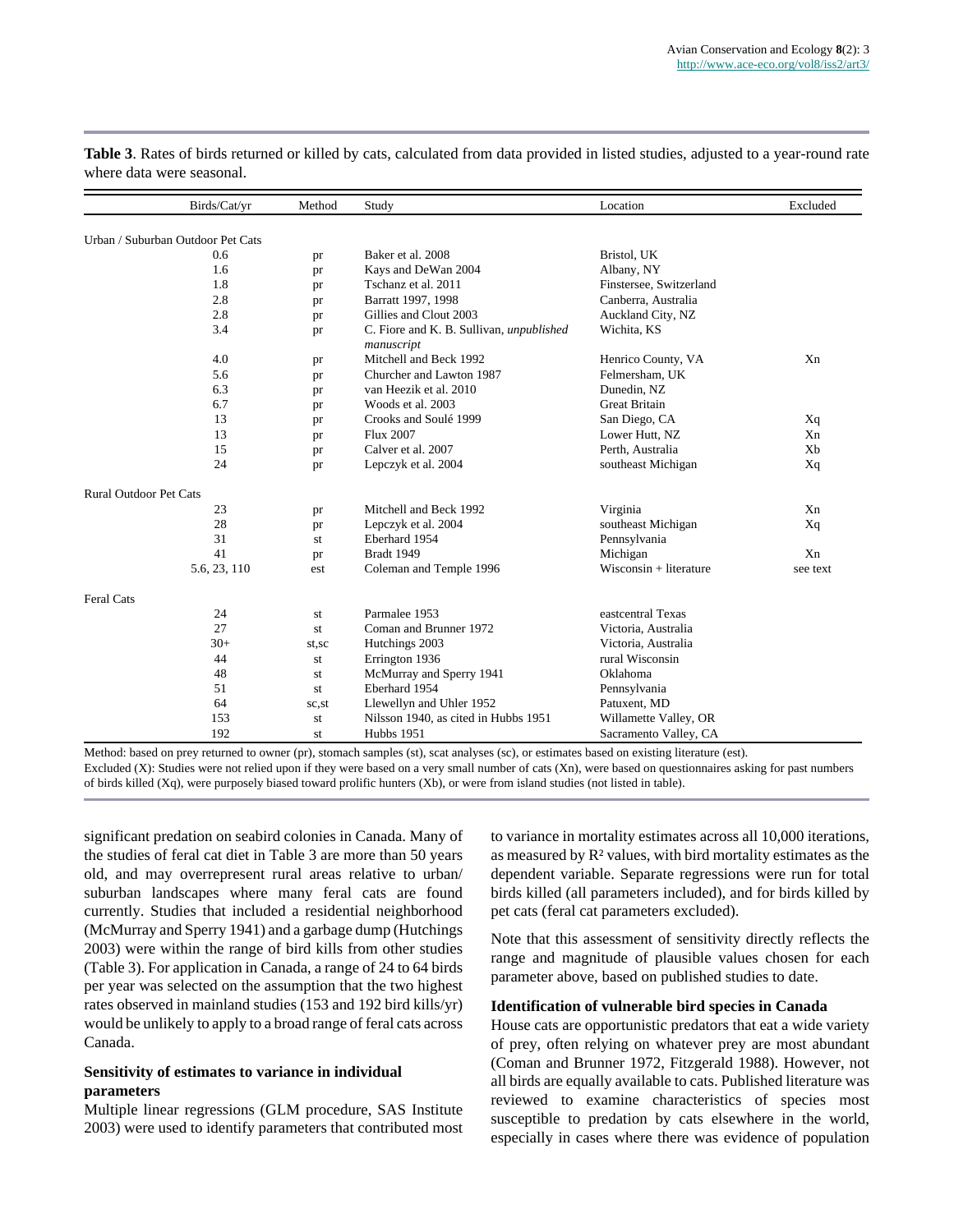impacts. These characteristics were then used to identify bird species in Canada that have potential for similar impacts.

Birds are a more important part of the diet of cats on islands than on continents (Fitzgerald 1988). Birds nesting on oceanic islands are particularly vulnerable to introduced populations of feral cats (reviewed by Nogales et al. 2004), especially ground- and burrow-nesting seabirds. In Canada, there is no evidence currently that predation by feral cats is an issue on oceanic islands with bird colonies (D. Bertram, A. Gaston, M. Hipfner, J. McKnight, G. Robertson, C. Weseloh, B. Whittam, *personal communication*). Cats may not be able to survive on most of these islands because of cold winter weather and/or insufficient alternative sources of food to sustain a year-round population. Nevertheless, it is possible that some of the most southerly islands could sustain cat populations in future, so birds nesting there have been included as potentially vulnerable.

Among mainland populations of birds, species that nest or forage on or near the ground tend to be overrepresented in cat prey relative to other birds (Mead 1982, Dunn and Tessaglia 1994, Coleman and Temple 1996, Lepczyk et al. 2004; C. Fiore and K. B. Sullivan, *unpublished manuscript*); studies have documented significant impacts on survival or abundance of some of these species (Crooks and Soulé 1999, FFWCC 2003, Hawkins et al. 2004, Winter and Wallace 2006, Balogh et al. 2011). Birds that are found in or near residential neighborhoods or farms, or that frequent bird feeders, are also likely to be found among prey of house cats (Dunn and Tessaglia 1994, Coleman and Temple 1996, Lepczyk et al. 2004, Maclean et al. 2008), with some species existing in 'sink' populations (mortality not sustainable without immigration) where cat densities are high (Churcher and Lawton 1987, Baker et al. 2005, 2008, van Heezik et al. 2010, Balogh et al. 2011). Because pet cats tend not to penetrate far into forests (Kays and DeWan 2004), birds of interior forests are less likely to be vulnerable to cat predation even if nesting or foraging on the ground. For instance, cats were not among 12 predators filmed at 42 Wood Thrush (*Hylocichla mustelina*) nests in fragmented forests of southern Ontario despite proximity to farms and residential developments (L. Friesen, *personal communication*). The same is likely true of birds nesting in wetlands, though birds at the edges of marshes may be vulnerable (Winter and Wallace 2006). Pet cats showed a preference for small birds at feeders (Dunn and Tessaglia 1994, median wt  $\sim$ 20g, 75% of prey between  $\sim$ 14 and 42g) but did catch several Mourning Doves (weight ~119g); feral cats on the other hand will often catch and eat larger birds such as adult ducks and game birds (Hubbs 1951, Fitzgerald 1988), up to about their own body mass in size (Paltridge et al. 1997).

To match Canadian bird species to the characteristics above, data on species' preferred habitat(s), nest height, and foraging height were obtained from a 2008 version of the Canadian Wildlife Service WILDSPACE database (see Wong et al. 2003). Body weights were based on Dunning (1984). Species often present in urban or suburban landscapes were identified from a list compiled for the 2009 U.S. State of the Birds Report (NABCI 2009). Birds whose populations are considered "at risk" in Canada were those assessed as Endangered, Threatened, or Special Concern by COSEWIC (2012).

Species were excluded if they did not have at least 25% of their Canadian range or population in southern Canada, as determined using the PIF population estimates database (RBMO 2007, Blancher et al. 2007) and NatureServe digital range data (Ridgely et al. 2007). Species were considered vulnerable to nest predation if their average nest heights were 2m or less, excluding birds nesting mainly on cliffs, or within wetlands, forests, or alpine habitat. Island ground-nesting birds were considered separately. Birds considered vulnerable while foraging on the ground during the breeding season excluded forest birds. An index of species reliance on bird feeders in winter was based on the proportion of birds of each species reported by feeder-watchers vs. by field observers during Christmas Bird Counts (CBC). This proportion was standardized among counts relative to the proportion of 28 reference species at feeders during the same counts, to adjust for differences among counts in the amount of effort devoted to feeder vs. field observations. Species with an index of  $\geq$ 0.5, and a body mass  $\langle$  150g were included as potentially vulnerable to cat predation. CBC data for birds seen by feederwatchers were provided by count compilers from 32 CBC circles across Canada for this analysis; full count data were downloaded from the Audubon CBC web page ([http://web4.](http://web4.audubon.org/bird/cbc/hr/index.html) [audubon.org/bird/cbc/hr/index.html\)](http://web4.audubon.org/bird/cbc/hr/index.html).

# **RESULTS**

#### **Estimated cat numbers and kill of birds**

Urban pet cats are estimated to contribute only about one-sixth of the kill of birds in Canada (Table 4), despite comprising about half of all house cats. Feral cats on the other hand likely kill many more birds than pet cats despite their lower numbers (roughly 25% of cats, 59% of kills).

Estimates of total annual kill of birds by house cats ranged from 105 to 348 million per year (95% of estimates), with 56% of estimates between 150 and 250 million (Fig. 2, Table 4).

**Sensitivity of mortality estimates to parameter estimates** Estimates of total bird mortality across all cats were most sensitive to the values selected for numbers and predation rate

of feral cats in each iteration (Figures 3, 4a). Total kill was insensitive to the range in number of pet cats in Canada (Figure 4b) because this value is relatively precisely known, and to the rural to urban ratio in number of cats per household (Figure 3).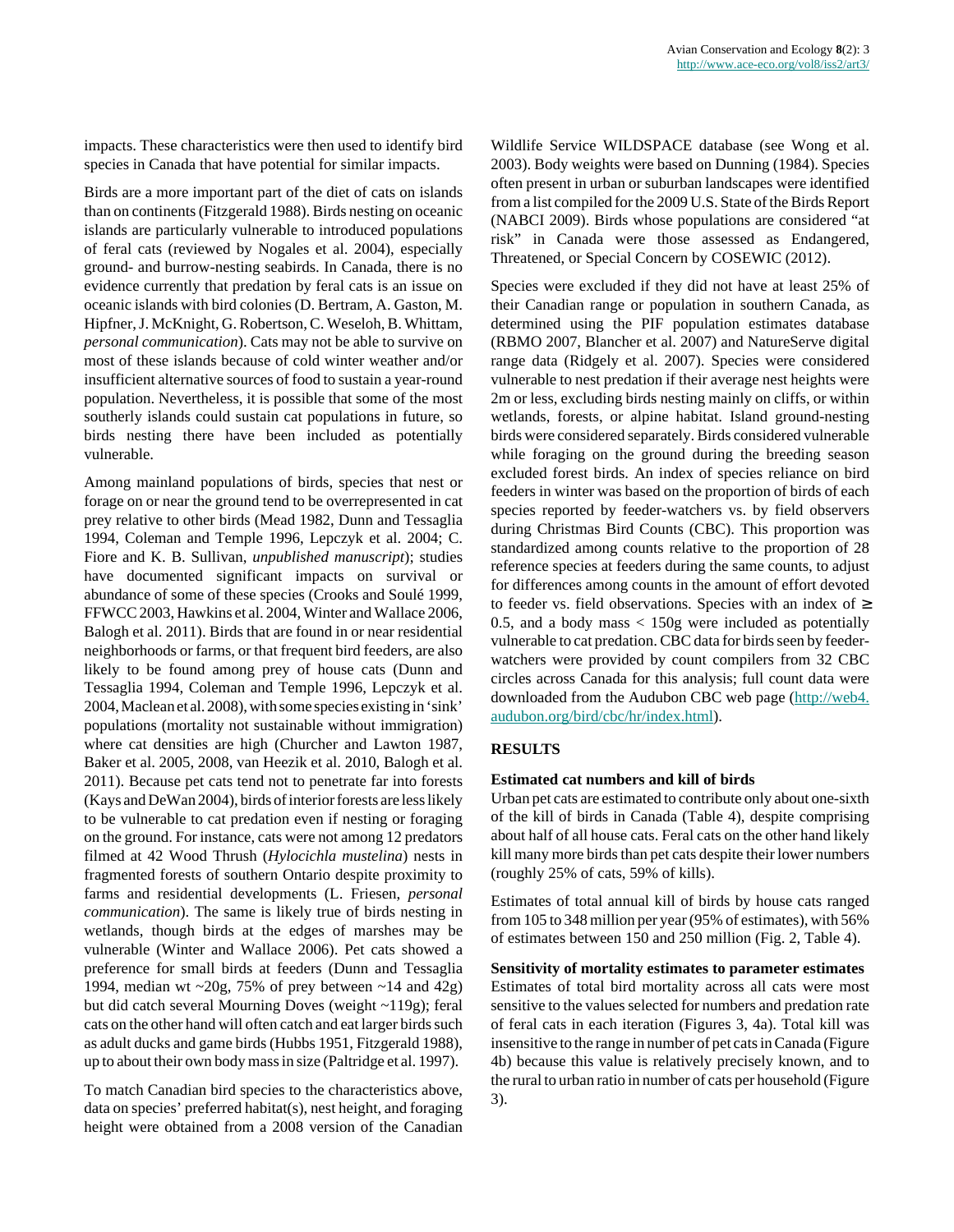|                            | All Cats         | Urban Pets       | <b>Rural Pets</b> | <b>Feral Cats</b> |
|----------------------------|------------------|------------------|-------------------|-------------------|
| Number of Cats (Millions)  | $11.3(9.8-12.8)$ | $5.9(5.5-6.4)$   | $2.6(2.3-2.9)$    | $2.8(1.5-4.1)$    |
|                            |                  | 53% (46-60)      | 23\% (19-27)      | 25% (15-33)       |
| Number of Outdoor Cats (M) | $7.5(5.4-9.6)$   | $3.3(2.4 - 4.2)$ | $1.4(1.0-1.9)$    | $2.8(1.5-4.1)$    |
|                            |                  | 44% (34-55)      | 19% (14-24)       | 37% (23-52)       |
| Birds Killed (Millions)    | 204 (105-348)    | $35(7-109)$      | $42(12-102)$      | 116 (49-232)      |
|                            |                  | 17% (4-43)       | 21\% (7-44)       | 59% (30-84)       |

**Table 4**. Estimates of cats and birds killed by cats in Canada, based on parameter values in Table 3. Values are medians across 10,000 iterations, with 95% range of estimates in parentheses.

**Fig. 2**. Estimates of the number of birds killed per year by cats in Canada, shown as a frequency distribution across all iterations (see Methods).



**Fig. 3**. Relative sensitivity of total bird kill estimates to the range of values used for individual parameters, as measured by % of variance in kill explained in a regression model  $(R<sup>2</sup>)$ .



**Fig. 4**. Relationship between estimates of total birds killed in Canada vs. values used for: a) number of feral cats ( $R^2$  = 0.313); and b) number of pet cats  $(R^2 = 0.005)$ . Each point represents one of 10,000 iterations, with fitted linear trend line.



**Fig. 5**. Relative sensitivity of bird kill estimates for pet cats to the range of values used for individual parameters, as measured by % of variance in kill explained in a regression model.



After excluding feral cat parameters, estimates of birds killed by pet cats were about equally sensitive to variance in the adjustment factor used to convert birds returned home to birds killed, and the rate at which birds were returned by outdoor urban pets (Figure 5).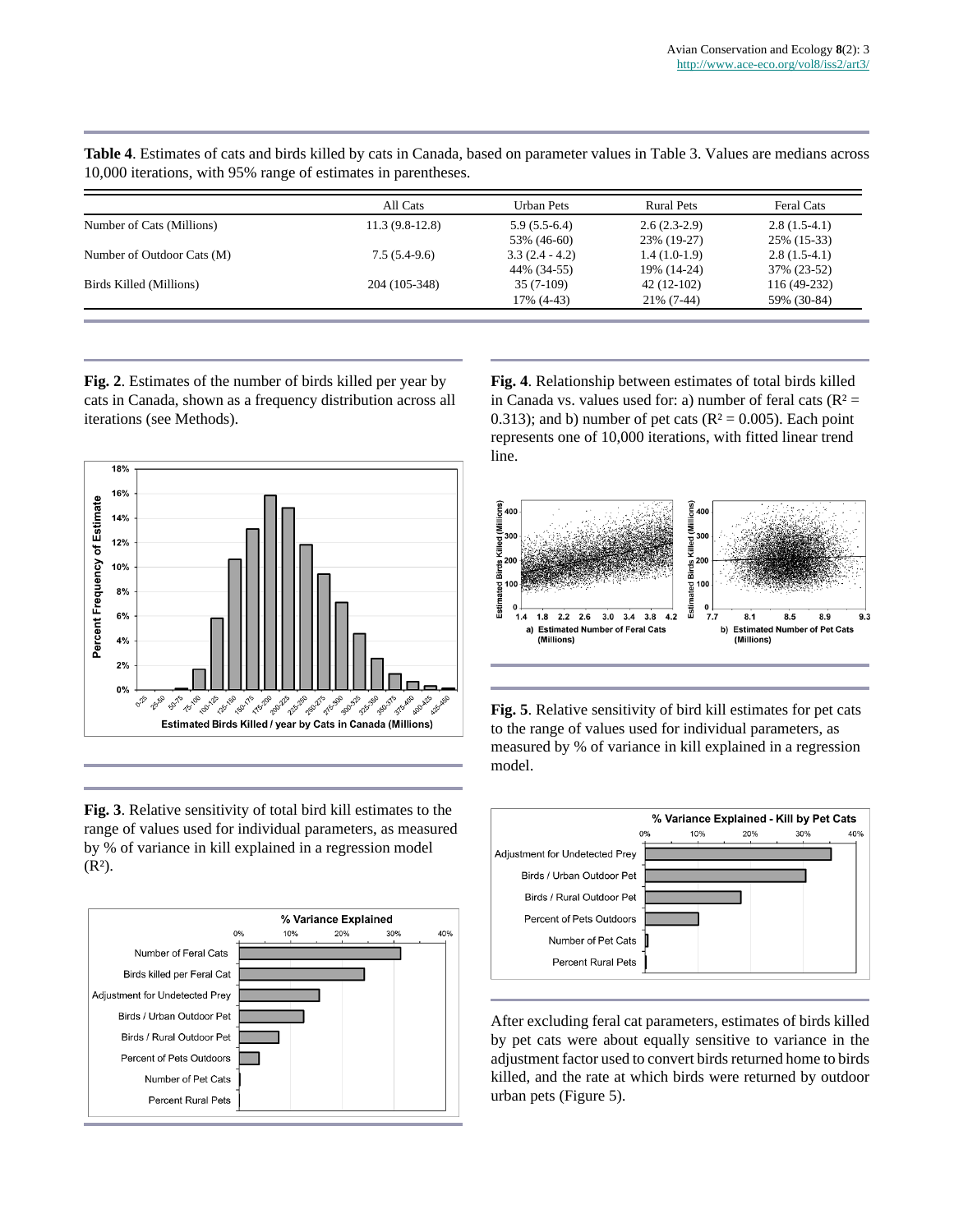**Table 5**. Number of species in southern Canada with characteristics that make them vulnerable to predation by cats. See Appendix for list of species.

| <b>Vulnerability Factor</b>   | <b>Species</b> | At Risk <sup>1</sup> | Species Examples                                                                                           |
|-------------------------------|----------------|----------------------|------------------------------------------------------------------------------------------------------------|
| Average Nest Height $\leq 2m$ | 69             | 21                   | Piping Plover (Charadrius melodus), Song Sparrow (Melospiza melodia),<br>Bobolink (Dolichonyx oryzivorus)  |
| - on Islands                  | 10             |                      | Cassin's Auklet (Ptychoramphus aleuticus), Roseate Tern (Sterna<br><i>dougallii</i> )                      |
| Ground Forager (breeding)     | 62             | 18                   | Killdeer (Charadrius vociferus), Mourning Dove (Zenaida macroura),<br>Eastern Meadowlark (Sturnella magna) |
| Regular use of winter feeders | 31             | $\Omega$             | Blue Jay (Cyanocitta cristata), Dark-eyed Junco (Junco hyemalis),<br>American Goldfinch (Spinus tristis)   |
| Any of the above              | 115            | 23                   |                                                                                                            |

†At Risk = species assessed by Committee on the Status of Endangered Wildlife in Canada (COSEWIC) as Endangered, Threatened, or Special Concern to 2012.

# **Potentially vulnerable species**

Of 461 bird species that regularly occur in Canada, 115 (25%) were identified as potentially vulnerable to cat predation on the basis of presence in southern Canada, and nesting and foraging characteristics (Table 5, Appendix 1). Forty of these species (9%) are often present in urban or suburban landscapes, where impacts of high cat densities on bird populations have been demonstrated elsewhere, so may be the most likely to suffer similar impacts in Canada. Ten species (2%) breed in burrows or on the ground on islands in southern Canadian waters, so are potentially vulnerable to cat predation, though cats are not currently known to be a problem on these islands.

Twenty-three species at risk in Canada (COSEWIC 2012) are among the potentially vulnerable species in Table 5; all of these birds nest on or close to the ground in open landscapes in southern Canada, two on islands. Only one (Barn Swallow, *Hirundo rustica*) is frequently present in urban and suburban landscapes. Predation by cats is mentioned as a concern in status reports or recovery plans for at least 10 of these species, though in no case are house cats listed as the primary threat to population viability.

Three seabirds that breed elsewhere are among birds at risk in Canada; cats are listed as a threat to two of them on breeding grounds elsewhere (Pink-footed Shearwater, *Puffinus creatopus*, COSEWIC 2004*b*; Black-footed Albatross, *Phoebastria nigripes*, COSEWIC 2007), and were formerly present on the breeding grounds of the third (Short-tailed Albatross, *Phoebastria albatrus*, COSEWIC 2003).

Nine of the 115 potentially vulnerable birds are introduced species in Canada. House Sparrows (*Passer domesticus*) are frequently found in studies of house cat diet; in nine studies involving many cats and bird kills (excluding one study outside the range of House Sparrows in western Australia), House Sparrows accounted for 0 to 44% of birds identified among cat prey items (Figure 6). Their proportion in cat prey tended to be lower in North American studies (< 15% in 3 studies)

than in the United Kingdom, New Zealand, or Australia, though more studies would be needed to confirm this tendency. European Starlings (*Sturnus vulgaris*) were also documented as cat prey in several studies, though typically in much lower numbers, topping out at a maximum of 17% of identified birds in a Kansas study (C. Fiore and K. B. Sullivan, *unpublished manuscript*). Other introduced birds in Canada were found much less frequently among cat prey in these same studies.

**Fig. 6**. House Sparrows as a percent of identified birds in house cat diet from nine studies. All studies included at least 60 identified birds and at least 40 cats.



#### **DISCUSSION**

#### **Birds killed by cats in Canada**

Estimates presented here suggest a very substantial mortality of birds, with roughly 100-350 million birds killed annually by 5-10 million outdoor cats. This range encompasses Guthrie's (2009) estimate of more than 165 million birds killed by free-roaming cats in Canada, though some of the details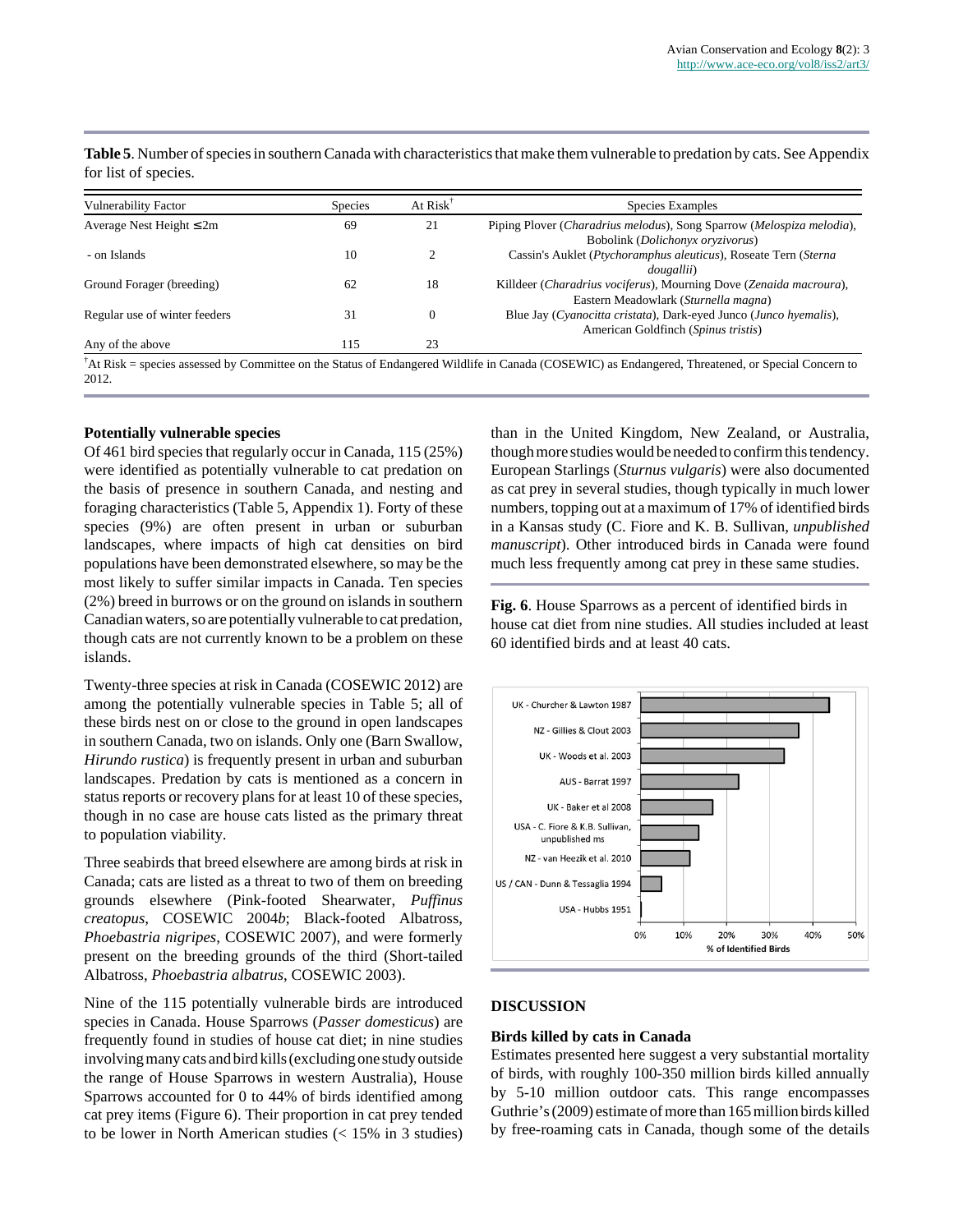behind the estimates are different (Guthrie's estimate apparently did not include kills by feral cats, and thus must have assumed a higher average predation rate by free-roaming pet cats than in the current estimate).

The most recent estimate of birds killed by cats in the United States (1.4-3.7 billion/year, Loss et al. 2013) is an order of magnitude higher than Canadian estimates in Table 4, similar to the difference in human populations (nine times higher in the United States than Canada, U.S. Census Bureau 2011, Statistics Canada 2011*b*). However, Loss et al. used a more conservative adjustment for prey killed but not returned to owners (1.2-3.3 vs. 2.0-5.8 in this study), otherwise the difference in bird mortality between countries would have been larger. A major reason for higher mortality estimates in the U.S. is the much larger number of feral cats (conservatively estimated at 30-80 million, Loss et al. 2013) vs. in Canada (1.4-4.2 million, Table 1).

In contrast, Woods et al. (2003) estimated that 27.1 (25.1-29.2) million birds were killed by 9 million cats in Great Britain between April and August, which on first glance appears to be a substantially lower total kill than estimated for Canada despite a similar number of cats, and a larger human population. However, if this British estimate is extrapolated to a full year (60% of annual kill during April to August, Fig. 1), adjusted to account for prey killed but not detected by pet owners, included predation rates specific to feral cats (assuming 10-15% of British cats are feral, Harris et al. 1995, Woods et al. 2003, with feral cats killing four times as many prey as pet cats, Liberg 1984), and extrapolated from an average rate of prey returns rather than geometric means, then the estimate of birds killed annually in Great Britain would be 150-550 million, at least as high as in Canada.

Pet ownership in Canada (33-38% of households with pet cats, CAHI 2007, Perrin 2009) and the U.S. (33%, APPA 2011) tends to be higher than across Europe (25% of households with pet cats, FEDIAF 2010) or in Australia (25%, CAHI 2007). However pet cats are ten times more numerous across Europe (85 million, FEDIAF 2010) than in Canada, and feral cat numbers are estimated to be much more abundant in Australia (12 million, New South Wales Government 2011) than in Canada, so that substantial kills of birds are likely in those regions as well.

#### **Sensitivity of estimates**

There is no guarantee that the actual rate of bird kills by cats in Canada is within the range of values applied in this study (Table 1), particularly because the data on prey returns are not from Canada, and numbers of feral cats are very crudely estimated. Until data are available from well-designed studies representing various regions and rural/urban situations in Canada, it will be difficult to be much more definitive. Current estimates would be most improved with better knowledge of feral cat numbers and the prey they take because the plausible range of values for their numbers and predation rate are wide, and predation rate is relatively high. However, data on predation rates by pet cats in Canada would also be very helpful. Robust measures of the proportion of undetected prey in studies of prey returns by pets are needed to substantiate the few estimates provided in the literature, particularly to estimate undetected proportion of bird prey.

#### **What-if scenarios**

It is possible that the range of values used in the current estimates is too high or too low for the Canadian situation. For example, the majority of studies relied on for predation rate of feral cats (Table 3) are over 50 years old and so may not represent the types of landscapes in which feral cats are most found today, in Canada or elsewhere. If predation rate by feral cats is restricted to four times the rate of pet cats, as in Liberg's (1984) Swedish study, the median total mortality estimated for feral cats in Canada is reduced by 14%.

Evidence that rural pet cats kill more birds on average than urban pets is based on relatively few reliable studies, those that included many randomly selected cats and excluded feral cats (see Table 3 and Methods). If predation rate by rural pets is assumed to equal predation rate of urban pets, then estimates of total birds killed drop by 8-23%, to a range of 80-319 million.

Cold and snow may lessen winter predation rates in Canada more than indicated by the temperate studies summarized in Figure 3. If cat predation on birds is assumed to be negligible during the four months of December through March, total kill would be reduced by 24%, with a 95% range of birds killed of 80-265 million. Winter kill is not likely to be truly negligible in Canada given Dunn and Tessaglia's (1994) results, but this scenario helps put a lower bound on the impact of assuming a lower winter predation rate.

Predation rates based on questionnaire surveys were excluded from consideration ("Xq" in Table 3) given evidence that they are less reliable than collection of prey. If questionnaire data are included, then the upper range of values used in predation rate by pets (Table 1) would be increased, resulting in a 97% increase in the median estimate of birds killed by pet cats per year. Similarly, if the upper limit on predation rate by feral cats (Table 1) is increased to include the two studies with highest rates in Table 3, then the median estimate of birds killed by feral cats would increase by 35%.

These what-if scenarios do not change the overall conclusion that there is a high level of bird mortality from house cats. Even at the low end of these estimates and scenarios, predation by house cats remains as probably the largest human-related source of bird mortality in Canada. Collisions with vehicles, buildings, and transmission lines appear to be the only other human-related sources of avian mortality that together approach the same order of magnitude (Calvert et al. 2013).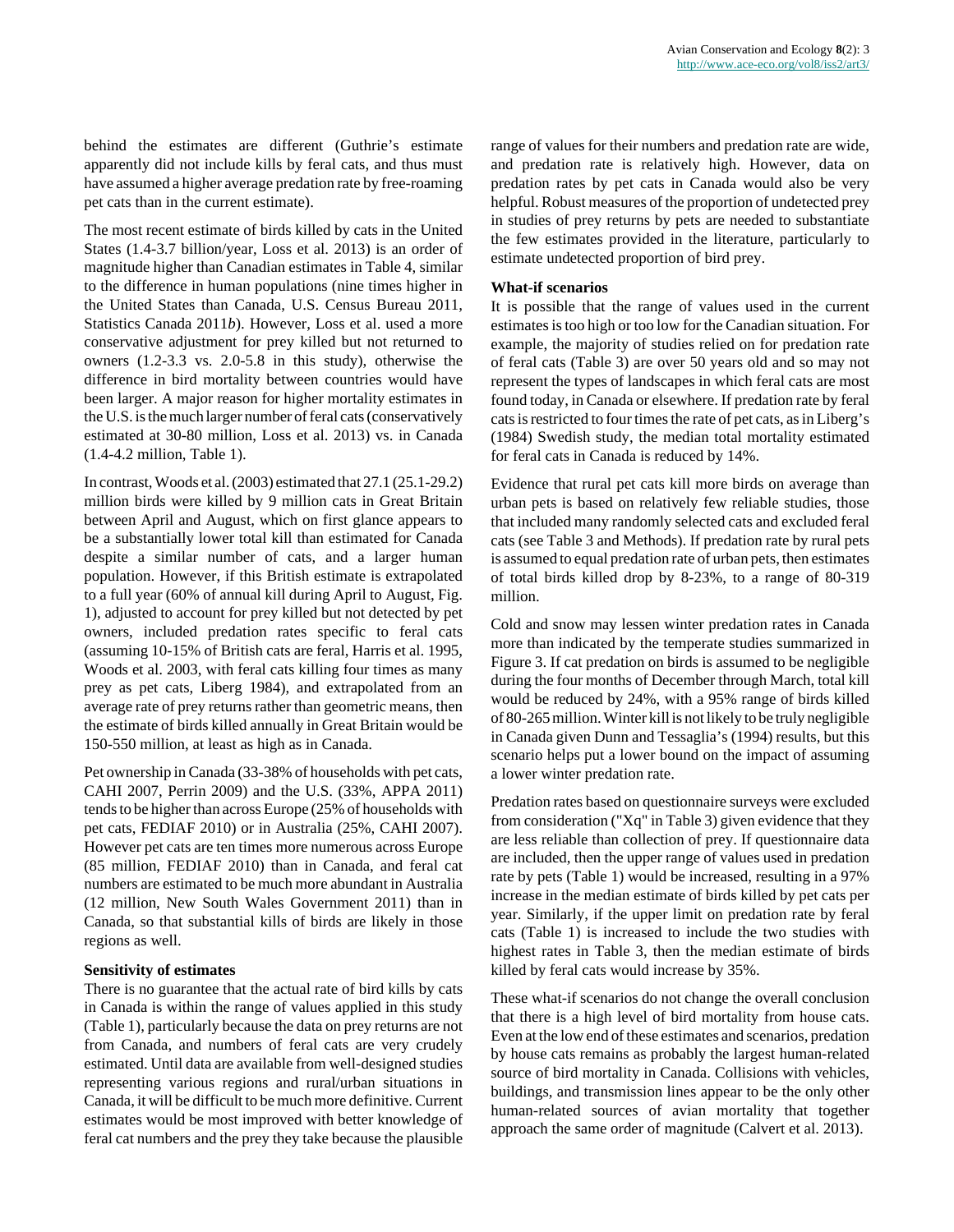#### **Potentially vulnerable species**

The current estimates of birds killed per year by cats translate to roughly 2-7% of birds in southern Canada, assuming there are roughly 5.2 billion birds in southern Canada, based on an average density of 450 breeding pairs/km², derived from the Canadian Breeding Bird Census database (Kennedy et al. 1999), stratifying bird densities by ecoregion, and assuming a juvenile to adult bird ratio of 3 to 1 (Calvert et al. 2013).

At that level of annual mortality, it is reasonable to expect there may be consequences for bird populations. Most evidence that cats are a cause of range-wide declines and extinctions of bird species comes from oceanic islands, where ground-nesting colonies of birds evolved in the absence of cats and other predators for millennia prior to introduction of cats. Of 10 island-nesting species identified as potentially vulnerable along southern coastlines of Canada (Appendix 1), at least two have experienced problems from feral cats elsewhere: Cassin's Auklets (*Ptychoramphus aleuticus*) were extirpated by introduced cats from several nesting islands in Mexico (Mills et al. 2005), and Roseate Terns (*Sterna dougallii*) suffered significant feral cat predation in some years in coastal New York state (Gochfield et al. 1998). However, there is no evidence that cats are a significant problem for these species on Canadian islands, despite studies of seabirds and their predators on several islands. Thus vulnerability of these island-nesting species to cat predation does not currently translate into population concerns in Canada.

Birds that nest and/or forage on the ground in open habitats in southern Canada are also potentially at risk to cat predation, given studies elsewhere that have measured unsustainably high local predation rates or other impacts of cats on bird populations nesting or foraging on or near the ground (Churcher and Lawton 1987, Crooks and Soulé 1999, Hawkins et al. 2004, Baker et al. 2005, 2008, van Heezik et al. 2010, Balogh et al. 2011). A common factor in each of these studies was a high density of cats, far exceeding the combined density of native carnivores (Crooks and Soulé 1999, Woods et al. 2003, Baker et al. 2008) and often exceeding the density of bird species taken as prey (Beckerman et al. 2007, Baker et al. 2008).

Of the 115 bird species identified as potentially vulnerable in Canada (Table 5), 40 are often present in urban or suburban landscapes (Appendix 1) and thus possibly at most risk. Five of these species are introduced in Canada, and this raises the question of whether impacts of cat predation are absorbed mainly by introduced species that are present in large numbers in urban settings. House Sparrows in particular are often an important prey of house cats (Fig. 6), and this may be true in Canada as well. Non-native birds tend to be a greater part of cat diets in fully urban areas than in urban fringe (Gillies and Clout 2003). Nevertheless, the proportion of introduced birds in cat kills in the United States tended to be well below 50% of birds killed (Fig. 6; Crooks and Soulé 1999).

Thirty-one species were identified as potentially vulnerable to cat predation because of high use of feeders in winter and relatively small body mass (Table 5, Appendix 1). Dunn and Tessaglia (1994) thought that the bird-feeding environment did not expose birds to higher predation than the nonfeeder environment, largely because volunteer feeder-watchers tended to report low numbers of bird captures per feeding site per winter. However, it is difficult to evaluate this result without an estimate of the proportion of kills that feederwatchers detected, or at least the proportion of time that feeders were watched. Woods et al. (2003) found that pet cats in Great Britain brought home fewer bird prey at houses that supplied bird food relative to houses that did not feed birds, however their study took place in spring and summer. Churcher and Lawton (1987) found that birds formed a higher proportion of prey in severe winter weather. Taken together, there is no strong evidence to date of population impacts among birds most vulnerable to winter predation at bird feeders, though more detailed study would be needed to demonstrate a lack of local population impacts.

Cat densities can also be high in rural situations where there are concentrations of feral and/or free-roaming pet cats associated with barns and farming operations, typically established for pest control. For example, Coleman and Temple (1993) reported densities up to 44 cats/km² in rural Wisconsin, though this is still well below cat densities in urban situations (often over 200 cats/km², van Heezik et al. 2010). Ground-nesting grassland birds are potentially at risk in this landscape, though to date no detailed studies have assessed impacts of cats on local bird populations in rural landscapes. Studies using video cameras in several grassland/agricultural landscapes in the U.S. did not find cats to be an important predator at bird nests (Klug et al. 2010). Among groundnesting birds that have been listed by COSEWIC as at risk in Canada, status reports of prairie-nesting populations named cats as a known threat for 3 of 11 species, whereas cats were named as a threat for 3 of 4 species of grass and scrub-nesting birds restricted mainly to British Columbia. Together these results suggest that the risk of population-level impacts in rural Canadian landscapes may vary regionally, depending to a large extent on local cat densities, and may often be lower than for birds feeding or nesting on the ground in urban and suburban landscapes.

Because most bird species in Canada are migratory, including most species that are potentially vulnerable to cat predation, many birds will be subject to additional cat predation after they leave Canada, particularly as they migrate through and/ or winter in the U.S., where numbers of pet cats and especially feral cats are much higher. Thus the proportion of Canada's birds killed by cats will be higher than estimated above using predation rates in Canada alone.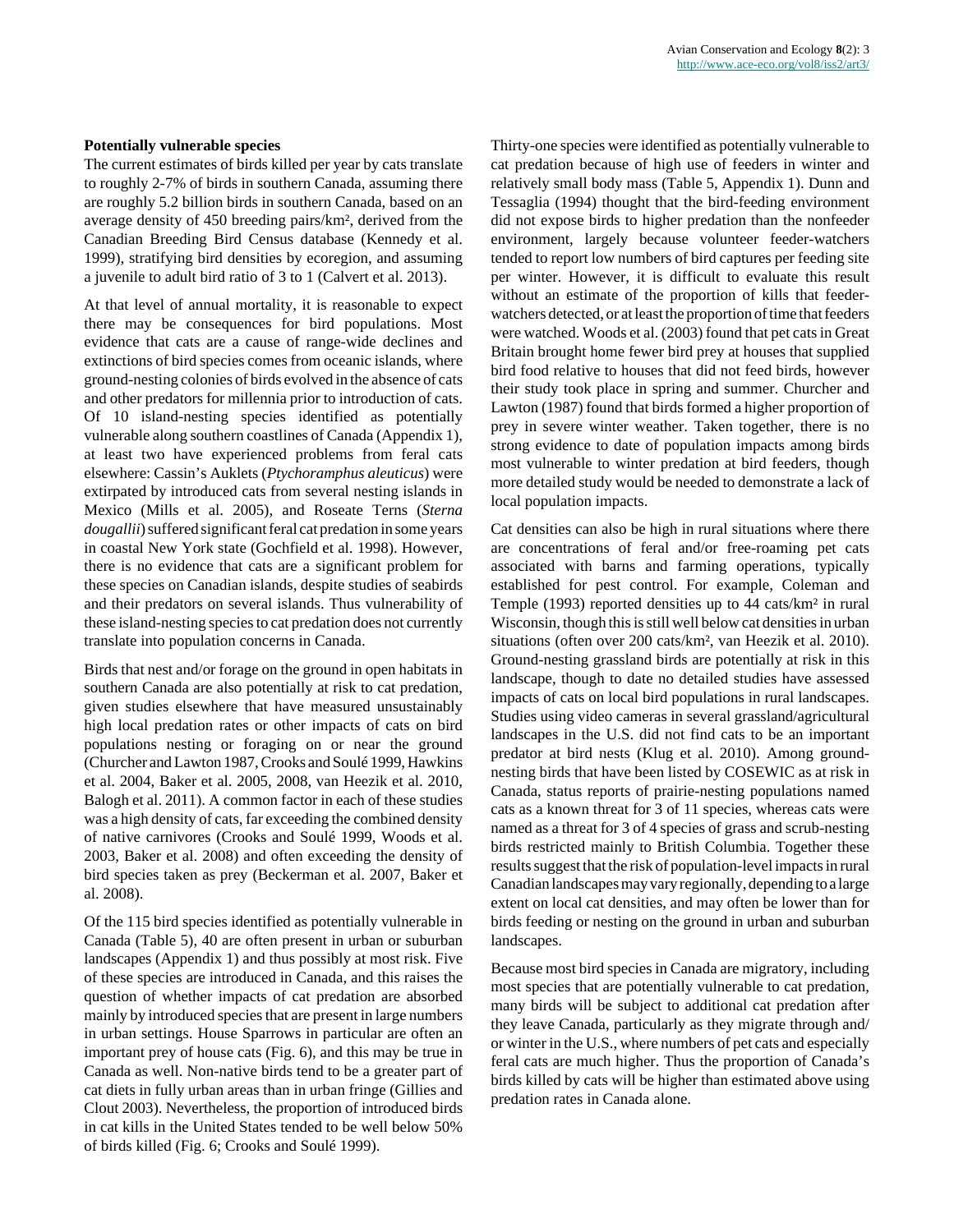# **CONCLUSION**

Despite a dearth of Canadian data on predation by cats, it is clear from the numbers of house cats in Canada and predation rates elsewhere that the number of birds killed by cats each year is very large, probably the largest human-related source of bird mortality in Canada. This rate of mortality is likely to increase in future, if recent increases in cat numbers are an indication (Coleman and Temple 1993, Clarke and Pacin 2002, Maclean et al. 2008, CFHS 2009, though pet cat numbers have declined in Australia, Chaseling 2001). Because cat predation is likely to remain a primary source of bird mortality in Canada for some time, studies are needed to assess impacts on bird populations and effectiveness of mitigative measures.

*Responses to this article can be read online at:* <http://www.ace-eco.org/issues/responses.php/557>

#### **Acknowledgments:**

*Special thanks to the following compilers of Christmas Bird Counts who graciously provided unpublished data on birds detected by feeder-watchers vs. field observers in their counts: Heather Baines, Lois Bateman, Alison Bentley, Alison Bogan, Ginette Boyer, Colin Buss, Kevin Butler, Jenny Coleshill, Derek Connelly, Phillip Cram, Iris Davies, Gene Denzel, Sandra Gray, Jeff Harrison, Glenda Jones, Mark Joron, Patrick Kelly, Beth MacCallum, Joan MacGillivray, John McLean, Elaine Moore, Cathy Mountain, Mark O'Donoghue, Clive Osborne, Pierre Poulin, Peter Read, Jeff Skevington, Chris Smith, Douglas Tate, Jim Ungrin, and Iain Wilkes. Erin Bayne sent interim results from a questionnaire study of bird kills at residences in Edmonton, Alberta. Scott Loss shared a manuscript on wildlife killed by cats in the United States. Several others responded to requests for information on specific aspects of this study – Liana Zanette, Rick Rosatte, Lyle Friesen, Becky Whittam, Julie McKnight, Chip Weseloh, Greg Robertson, Doug Bertram, Tony Gaston, Mark Hipfner, and Kerrie Anne Loyd. Mark Drever, Craig Machtans, Janet Clark and three anonymous reviewers/editors provided helpful comments and suggestions on the manuscript. Christine Eberl helped obtain publications. Thanks to all.*

#### **LITERATURE CITED**

American Pet Products Association (APPA). 2011. *Industry statistics and trends: pet ownership.* APPA, Washington, D. C., USA. [online] URL: [http://www.americanpetproducts.](http://www.americanpetproducts.org/press_industrytrends.asp) [org/press\\_industrytrends.asp](http://www.americanpetproducts.org/press_industrytrends.asp)

Baker, P. J., A. J. Bentley, R. J. Ansell, and S. Harris. 2005. Impact of predation by domestic cats *Felis catus* in an urban area. *Mammal Review* 35:302-312. [http://dx.doi.org/10.1111/](http://dx.doi.org/10.1111/j.1365-2907.2005.00071.x) [j.1365-2907.2005.00071.x](http://dx.doi.org/10.1111/j.1365-2907.2005.00071.x)

Baker, P. J., S. E. Molony, E. Stone, I. C. Cuthill, and S. Harris. 2008. Cats about town: is predation by free-ranging pet cats *Felis catus* likely to affect urban bird populations? *Ibis* 150 (Suppl. 1):86-99. [http://dx.doi.org/10.1111/j.1474-919X.2008.00836.](http://dx.doi.org/10.1111/j.1474-919X.2008.00836.x) [x](http://dx.doi.org/10.1111/j.1474-919X.2008.00836.x)

Baker, P. J., C. D. Soulsbury, G. Iossa, and S. Harris. 2010. Domestic cat (*Felis catus*) and domestic dog (*Canis familiaris*). Pages 157-172 *in* S. D. Gehrt, S. P. D. Riley, and E. L. Cypher, editors. *Urban carnivores: ecology, conflict and conservation.* John Hopkins University Press, Baltimore, Maryland, USA.

Balogh, A. L., T. B. Ryder, and P. P. Marra. 2011. Population demography of Gray Catbirds in the suburban matrix: sources, sinks and domestic cats. *Journal of Ornithology* 152:717-726. <http://dx.doi.org/10.1007/s10336-011-0648-7>

Barratt, D. G. 1997. Predation by house cats, *Felis catus* (L.), in Canberra, Australia. I. Prey composition and preference. *Wildlife Research* 24:263-277. [http://dx.doi.org/10.1071/](http://dx.doi.org/10.1071/WR96020) [WR96020](http://dx.doi.org/10.1071/WR96020)

Barratt, D. G. 1998. Predation by house cats, *Felis catus* (L.), in Canberra, Australia. II. Factors affecting the amount of prey caught and estimates of the impact on wildlife. *Wildlife Research* 25:475-487.<http://dx.doi.org/10.1071/WR97026>

Beckerman, A. P., M. Boots, and K. J. Gaston. 2007. Urban bird declines and the fear of cats. *Animal Conservation* 10:320-325. [http://dx.doi.org/10.1111/j.1469-1795.2007.00115.](http://dx.doi.org/10.1111/j.1469-1795.2007.00115.x) [x](http://dx.doi.org/10.1111/j.1469-1795.2007.00115.x)

Blancher, P. J., K. V. Rosenberg, A. O. Panjabi, B. Altman, J. Bart, C. J. Beardmore, G. S. Butcher, D. Demarest, R. Dettmers, E. H. Dunn, W. Easton, W. C. Hunter, E. E. Iñigo-Elias, D. N. Pashley, C. J. Ralph, T. D. Rich, C. M. Rustay, J. M. Ruth, and T. C. Will. 2007. *Guide to the Partners in Flight population estimates database. Version: North American landbird conservation plan 2004.* Partners in Flight Technical Series No 5. [online] URL: [http://rmbo.org/pif\\_db/laped/](http://rmbo.org/pif_db/laped/download/Guide%20to%20PIF%20Population%20Estimates%20Database%202.pdf) [download/Guide%20to%20PIF%20Population%20Estimates%](http://rmbo.org/pif_db/laped/download/Guide%20to%20PIF%20Population%20Estimates%20Database%202.pdf) [20Database%202.pdf](http://rmbo.org/pif_db/laped/download/Guide%20to%20PIF%20Population%20Estimates%20Database%202.pdf)

Botelho, S. J. 2011. Helping strays a community responsibility. *Sheridan Sun Online*, 27 January.

Bradt, G. W. 1949. Farm cat as predator. *Michigan Conservation* 18(4):23-25.

Calver, M., S. Thomas, S. Bradley, and H. McCutcheon. 2007. Reducing the rate of predation on wildlife by pet cats: the efficacy and practicability of collar-mounted pounce protectors. *Biological Conservation* 137:341-348. [http://dx.](http://dx.doi.org/10.1016/j.biocon.2007.02.015) [doi.org/10.1016/j.biocon.2007.02.015](http://dx.doi.org/10.1016/j.biocon.2007.02.015)

Calvert, A. M., C. A. Bishop, R. D. Elliot, E. A. Krebs, T. M. Kydd, C. S. Machtans, and G. J. Robertson. 2013. A synthesis of human-related avian mortality in Canada. *Avian*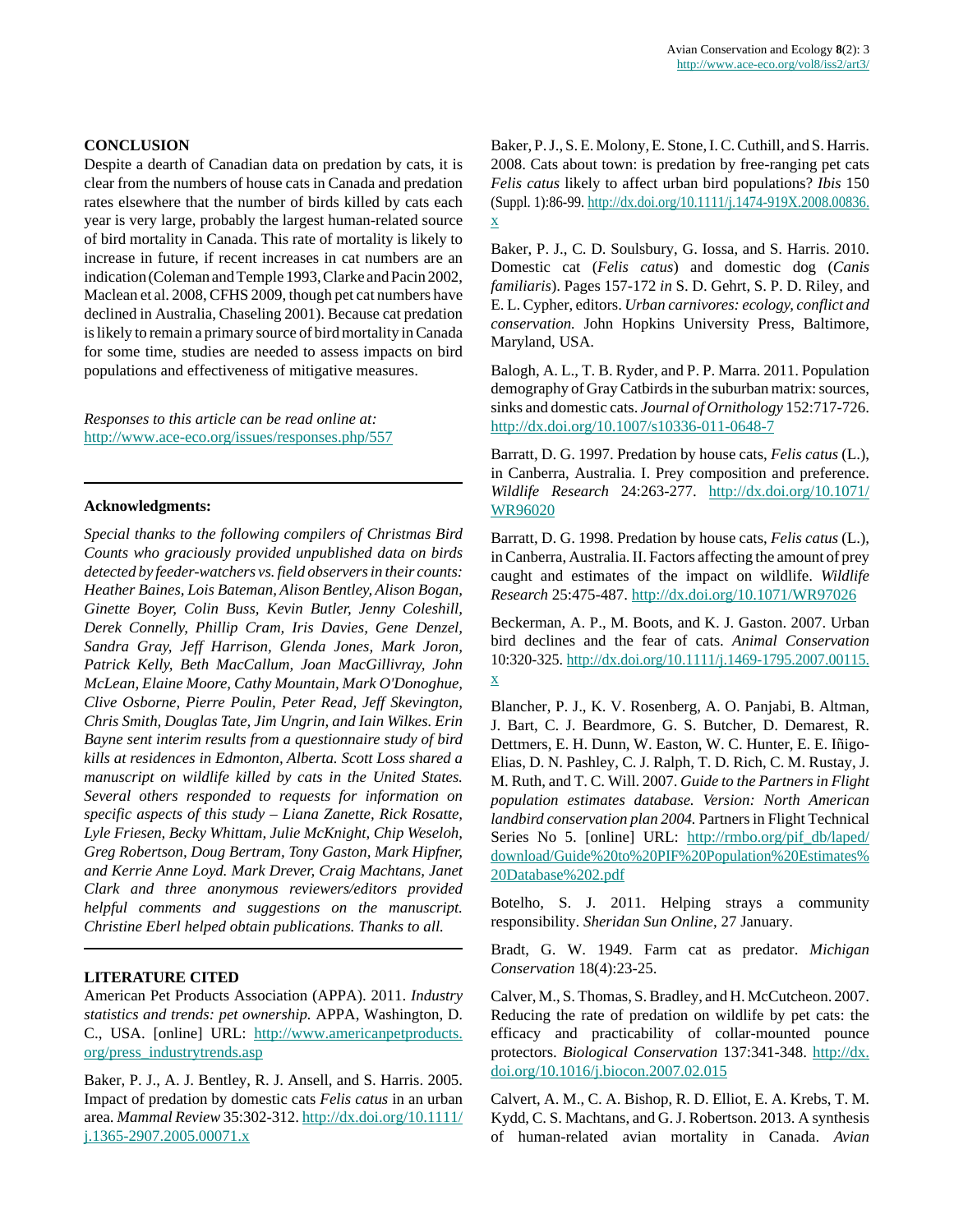*Conservation and Ecology* 8(2): 11. [http://dx.doi.org/10.5751/](http://dx.doi.org/10.5751/ACE-00581-080211) [ACE-00581-080211](http://dx.doi.org/10.5751/ACE-00581-080211) 

Campbell, R. W., N. K. Dawe, I. McTaggart-Cowan, J. M. Cooper, G. W. Kaiser, M. C. E. McNall, and G. E. J. Smith. 1997. Say's Phoebe. Pages 84-89 in *The birds of British Columbia. Volume 3 passerines: flycatchers through vireos*. UBC Press, Vancouver, British Columbia, Canada.

Canadian Animal Health Institute (CAHI). 2007. *Latest pet population figures released.* Press Release, 15 November 2007. CAHI, Guelph, Ontario, Canada.

Canadian Federation of Humane Societies (CFHS). 2009. *Feral cats.* CFHS, Ottawa, Ontario, Canada. [online] URL: [http://cfhs.ca/athome/feral\\_cats/](http://cfhs.ca/athome/feral_cats/)

Cat Populations Increase at Winnipeg Shelters. 2011. *CBC News Canada*, 27 January. [online] URL: [http://www.cbc.ca/](http://www.cbc.ca/news/canada/manitoba/story/2011/01/27/mb-cats-shelters.html) [news/canada/manitoba/story/2011/01/27/mb-cats-shelters.html](http://www.cbc.ca/news/canada/manitoba/story/2011/01/27/mb-cats-shelters.html)

Chapuis, J. L., P. Boussès, and G. Barnaud. 1994. Alien mammals, impact, and management in the French subantarctic islands. *Biological Conservation* 67:97-104. [http://dx.doi.](http://dx.doi.org/10.1016/0006-3207(94)90353-0) [org/10.1016/0006-3207\(94\)90353-0](http://dx.doi.org/10.1016/0006-3207(94)90353-0)

Chaseling, S. 2001. Pet populations in Australia. Dogs increasing and cats decreasing - why is it so? *Urban Animal Management Conference Proceedings*. Australian Veterinary Association, New South Wales, Australia. [online] URL: [http://www.ccac.net.au/files/Pet\\_pops\\_in\\_Aust\\_UAM01Chaseling\\_0.](http://www.ccac.net.au/files/Pet_pops_in_Aust_UAM01Chaseling_0.pdf) [pdf](http://www.ccac.net.au/files/Pet_pops_in_Aust_UAM01Chaseling_0.pdf)

Churcher, P. B., and J. H. Lawton. 1987. Predation by domestic cats in an English village. *Journal of Zoology* 212:439-455. <http://dx.doi.org/10.1111/j.1469-7998.1987.tb02915.x>

Clarke, A. L., and T. Pacin. 2002. Domestic cat "colonies" in natural areas: a growing exotic species threat. *Natural Areas Journal* 22:154-159.

Coleman, J. S., and S. A. Temple. 1993. Rural residents' freeranging domestic cats: a survey. *Wildlife Society Bulletin* 21:381-390.

Coleman, J. S., and S. A. Temple. 1996. On the prowl. *Wisconsin Natural Resources* 20(6):4-8.

Coman, B. J., and H. Brunner. 1972. Food habits of the feral house cat in Victoria. *Journal of Wildlife Management* 36:848-853.<http://dx.doi.org/10.2307/3799439>

Committee on the Status of Endangered Wildlife in Canada (COSEWIC). 2003. *COSEWIC assessment and status report on the Short-tailed Albatross* Phoebastria albatrus *in Canada.* COSEWIC, Ottawa, Ontario, Canada. [online] URL: [http://](http://www.sararegistry.gc.ca/document/default_e.cfm?documentID=443) [www.sararegistry.gc.ca/document/default\\_e.cfm?documentID=443](http://www.sararegistry.gc.ca/document/default_e.cfm?documentID=443) Committee on the Status of Endangered Wildlife in Canada (COSEWIC). 2004*a*. *COSEWIC assessment and update status report on the Loggerhead Shrike* excubitorides *subspecies* Lanius ludovicianus *in Canada.* COSEWIC, Ottawa, Ontario, Canada. [online] URL: [http://www.sararegistry.gc.ca/](http://www.sararegistry.gc.ca/document/default_e.cfm?documentID=476) [document/default\\_e.cfm?documentID=476](http://www.sararegistry.gc.ca/document/default_e.cfm?documentID=476) 

Committee on the Status of Endangered Wildlife in Canada (COSEWIC). 2004*b*. *COSEWIC assessment and status report on the Pink-footed Shearwater* Puffinus creatopus *in Canada.* COSEWIC, Ottawa, Ontario, Canada. [online] URL: [http://](http://www.sararegistry.gc.ca/document/default_e.cfm?documentID=490) [www.sararegistry.gc.ca/document/default\\_e.cfm?documentID=490](http://www.sararegistry.gc.ca/document/default_e.cfm?documentID=490)

Committee on the Status of Endangered Wildlife in Canada (COSEWIC). 2007. *COSEWIC assessment and status report on the Black-footed Albatross* Phoebastria nigripes *in Canada.* COSEWIC, Ottawa, Ontario, Canada. [online] URL: [http://](http://www.sararegistry.gc.ca/document/default_e.cfm?documentID=1418) [www.sararegistry.gc.ca/document/default\\_e.cfm?documentID=1418](http://www.sararegistry.gc.ca/document/default_e.cfm?documentID=1418)

Committee on the Status of Endangered Wildlife in Canada (COSEWIC). 2012. *Canadian Wildlife Species at Risk, October 2012.* COSEWIC, Ottawa, Ontario, Canada. [online] URL: [http://www.cosewic.gc.ca/eng/sct0/rpt/csar\\_e.html](http://www.cosewic.gc.ca/eng/sct0/rpt/csar_e.html)

Crooks, K. R., and M. E. Soulé. 1999. Mesopredator release and avifaunal extinctions in a fragmented system. *Nature* 400:563-566.<http://dx.doi.org/10.1038/23028>

Dauphine, N., and R. J. Cooper. 2009. Impacts of free-ranging domestic cats (*Felis catus*) on birds in the United States: a review of recent research with conservation and management recommendations. *Proceedings of the Fourth International Partners in Flight Conference: Tundra to Tropics* 205-219. [online] URL: [http://www.pwrc.usgs.gov/pif/pubs/McAllenProc/](http://www.pwrc.usgs.gov/pif/pubs/McAllenProc/articles/PIF09_Anthropogenic%20Impacts/Dauphine_1_PIF09.pdf) [articles/PIF09\\_Anthropogenic%20Impacts/Dauphine\\_1\\_PIF09.](http://www.pwrc.usgs.gov/pif/pubs/McAllenProc/articles/PIF09_Anthropogenic%20Impacts/Dauphine_1_PIF09.pdf) [pdf](http://www.pwrc.usgs.gov/pif/pubs/McAllenProc/articles/PIF09_Anthropogenic%20Impacts/Dauphine_1_PIF09.pdf)

Davis, D. E. 1957. The use of food as a buffer in a predatorprey system. *Journal of Mammalogy* 38:466-472. [http://dx.](http://dx.doi.org/10.2307/1376399) [doi.org/10.2307/1376399](http://dx.doi.org/10.2307/1376399)

Dunn, E. H., and D. L. Tessaglia. 1994. Predation of birds at feeders in winter. *Journal of Field Ornithology* 65:8-16.

Dunning, J. B. 1984. *Body weights of 686 species of North American birds.* Western Bird Banding Association Monograph. Eldon Publishing, Cave Creek, Arizona, USA.

Eberhard, T. 1954. Food habits of Pennsylvania house cats. *Journal of Wildlife Management* 18:284-286. [http://dx.doi.](http://dx.doi.org/10.2307/3797736) [org/10.2307/3797736](http://dx.doi.org/10.2307/3797736)

Environment Canada. 2011. *Canadian climate normals or averages 1971-2000.* National Climate Data and Information Archive. Environment Canada, Fredericton, New Brunswick,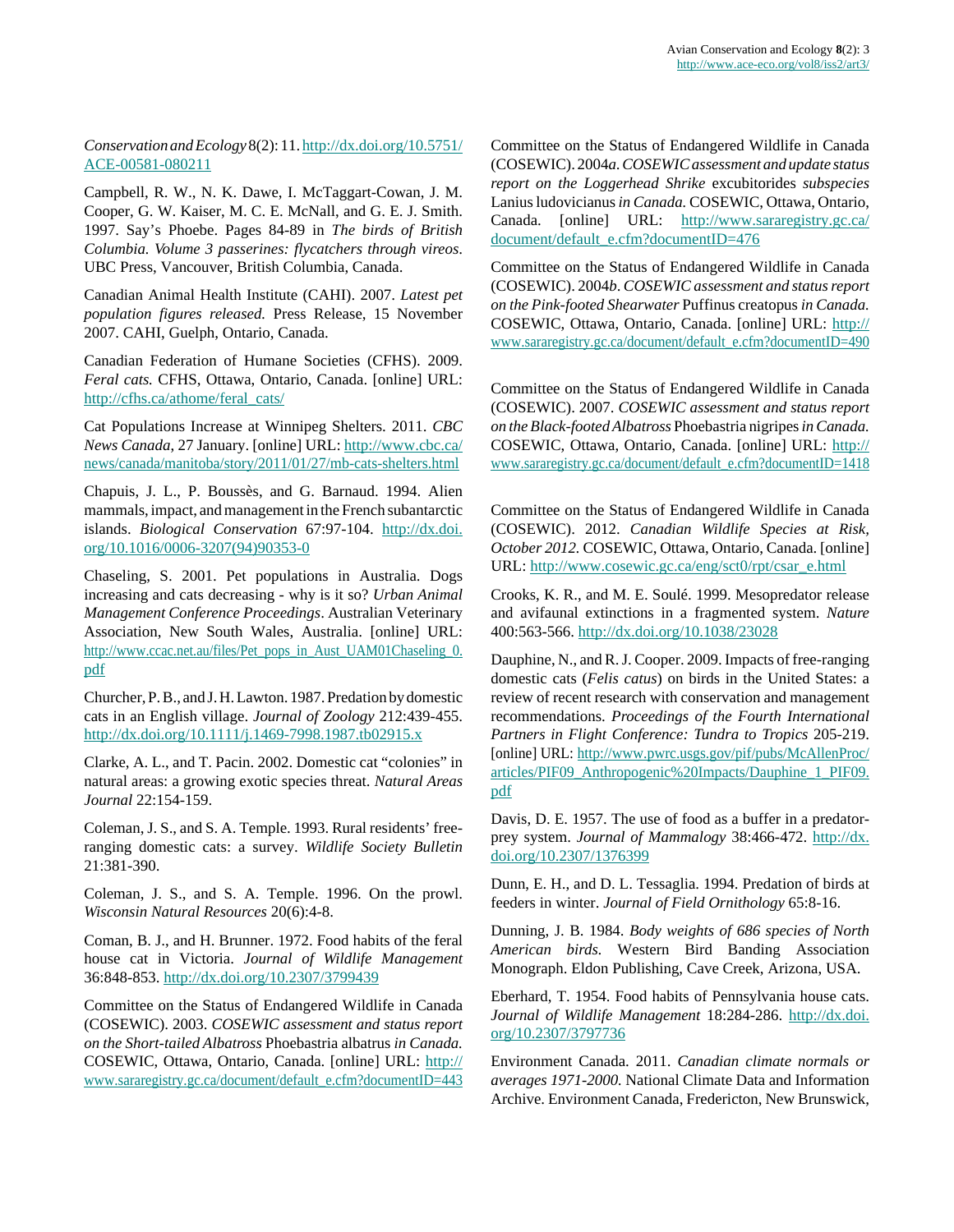Canada. [online] URL: [http://climate.weatheroffice.gc.ca/](http://climate.weatheroffice.gc.ca/climate_normals/index_e.html) [climate\\_normals/index\\_e.html](http://climate.weatheroffice.gc.ca/climate_normals/index_e.html) 

Erickson, W. P., G. D. Johnson, and D. P. Young, Jr. 2005. *A summary and comparison of bird mortality from anthropogenic causes with an emphasis on collisions.* General Technical Report PSW-191 U.S. Forest Service, Pacific Southwest Research Station, Albany, California, USA.

Errington, P. L. 1936. Notes on food habits of the southern Wisconsin house cats. *Journal of Mammalogy* 17:64-65.

FEDIAF 2010. *Facts and Figures 2010.* European Pet Food Industry Federation, Brussels, Belgium. [online] URL: [http://](http://www.fediaf.org/facts-figures/) [www.fediaf.org/facts-figures/](http://www.fediaf.org/facts-figures/) 

Fitzgerald, B. M. 1988. Diet of domestic cats and their impact on prey populations. Pages 123-147 *in* D. C. Turner and P. Bateson, editors. *The domestic cat: the biology of its behaviour.* Cambridge University Press, Cambridge, UK.

Florida Fish and Wildlife Conservation Commission (FFWCC). 2003. *Impacts of feral and free-ranging domestic cats on wildlife in Florida*. Whitepaper Prepared by Feral Cat Issue Team 3 March 2003. FFWCC, Tallahassee, Florida, USA. [online] URL: [http://www.icwdm.org/Publications/pdf/](http://www.icwdm.org/Publications/pdf/House_Cats/FLFW_feralcats.pdf) [House\\_Cats/FLFW\\_feralcats.pdf](http://www.icwdm.org/Publications/pdf/House_Cats/FLFW_feralcats.pdf)

Flux, J. E. C. 2007. Seventeen years of predation by one suburban cat in New Zealand. *New Zealand Journal of Zoology* 34:289-96. <http://dx.doi.org/10.1080/03014220709510087>

George, W. G. 1974. Domestic cats as predators and factors in winter shortages of raptor prey. *Wilson Bulletin* 86:384-396.

Gillies, C., and M. Clout. 2003. The prey of domestic cats (*Felis catus*) in two suburbs of Auckland City, New Zealand. *Journal of Zoology* 259:309-315. [http://dx.doi.org/10.1017/](http://dx.doi.org/10.1017/S095283690200328X) [S095283690200328X](http://dx.doi.org/10.1017/S095283690200328X)

Gochfeld, M., J. Burger, and I. C. Nisbet. 1998. Roseate Tern (*Sterna dougallii*). *In* A. Poole, editor. *The birds of North America online.* Cornell Lab of Ornithology, Ithaca, New York, USA. [online] URL: [http://bna.birds.cornell.edu/bna/](http://bna.birds.cornell.edu/bna/species/370) [species/370](http://bna.birds.cornell.edu/bna/species/370) 

Guthrie, S. 2009. Cat licensing: a conservation strategy that can work. *BC Nature* Spring 2009:17-18.

Harris, S., P. Morris, S. Wray, and D. Yalden. 1995. *A review of British mammals: population estimates and conservation status of British mammals other than cetaceans.* Joint Nature Conservation Committee, Peterborough, UK.

Hawkins, C. C., W. E. Grant, and M. T. Longnecker. 2004. Effect of house cats, being fed in parks, on California birds and rodents. Pages 164-170 *in* W. W. Shaw, L. K. Harris, and L. Vandruff, editors. *Proceedings of the 4th International Symposium on Urban Wildlife Conservation*. University of Arizona, Tucson, Arizona, USA. [online] URL: [http://cals.](http://cals.arizona.edu/pubs/adjunct/snr0704/snr07042l.pdf) [arizona.edu/pubs/adjunct/snr0704/snr07042l.pdf](http://cals.arizona.edu/pubs/adjunct/snr0704/snr07042l.pdf) 

Horan, S. 2009. Where do 1.6 million stray cats go during the winter? *Senior Times*, 7 February. [online] URL: [http://](http://theseniortimes.com/article/2009/02/where-do-16-million-stray-cats-go.html) [theseniortimes.com/article/2009/02/where-do-16-million-stray](http://theseniortimes.com/article/2009/02/where-do-16-million-stray-cats-go.html)[cats-go.html](http://theseniortimes.com/article/2009/02/where-do-16-million-stray-cats-go.html)

Hubbs, E. L. 1951. Food habits of feral house cats in the Sacramento Valley. *California Fish and Game* 37:177-189.

Hudon, J. 1999. Western Tanager (*Piranga ludoviciana*). *In* A. Poole, editor. *The birds of North America online.* Cornell Lab of Ornithology, Ithaca, New York, USA. [online] URL: <http://bna.birds.cornell.edu/bna/species/432>

Humane Society of Canada (HSC). 2007. *Rescue Me.* HSC, Toronto, Ontario, Canada. [online] URL: [http://www.](http://www.humanesociety.com/index.php?option=com_content&view=article&id=789&Itemid=274) [humanesociety.com/index.php?option=com\\_content&view=](http://www.humanesociety.com/index.php?option=com_content&view=article&id=789&Itemid=274) [article&id=789&Itemid=274](http://www.humanesociety.com/index.php?option=com_content&view=article&id=789&Itemid=274)

Hutchings, S. 2003. The diet of feral house cats (*Felis catus*) at a regional rubbish tip, Victoria. *Wildlife Research* 30:103-110.<http://dx.doi.org/10.1071/WR99067>

Ipsos-Reid. 2001. *Paws and claws. A syndicated study on Canadian pet ownership.* Ipsos-Reid, Toronto, Ontario, Canada. [online] URL: [http://ocpm.qc.ca/sites/default/files/](http://ocpm.qc.ca/sites/default/files/pdf/P56/7a1a.pdf) [pdf/P56/7a1a.pdf](http://ocpm.qc.ca/sites/default/files/pdf/P56/7a1a.pdf)

Jackson, W. B. 1951. Food habits of Baltimore, Maryland, cats in relation to rat populations. *Journal of Mammalogy* 32:458-461.<http://dx.doi.org/10.2307/1375794>

Kays, R. W., and A. A. DeWan. 2004. Ecological impact of inside/outside house cats around a suburban nature preserve. *Animal Conservation* 7:273-283. [http://dx.doi.org/10.1017/](http://dx.doi.org/10.1017/S1367943004001489) [S1367943004001489](http://dx.doi.org/10.1017/S1367943004001489)

Keitt, B. S., C. Wilcox, B. R. Tershy, D. A. Croll, and C. J. Donlan. 2002. The effect of feral cats on the population viability of Black-vented Shearwaters (*Puffinus opisthomelas*) on Natividad Island, Mexico. *Animal Conservation* 5:217-223.<http://dx.doi.org/10.1017/S1367943002002263>

Kennedy, J. A., P. Dilworth-Christie, and A. J. Erskine. 1999. *The Canadian breeding bird (mapping) census database.* Technical Report Series No. 342, Canadian Wildlife Service, Ottawa, Ontario, Canada.

Klem, D., Jr. 2004. *Sheet glass: an invisible and lethal hazard for birds.* Birds and Buildings Forum, Chicago, Illinois, USA. [online] URL: [http://www.birdsandbuildings.org/docs/](http://www.birdsandbuildings.org/docs/SheetGlassPolicyApri04.pdf) [SheetGlassPolicyApri04.pdf](http://www.birdsandbuildings.org/docs/SheetGlassPolicyApri04.pdf)

Klug, P. E., L. L. Wolfenbarger, and J. P. McCarty. 2010. Snakes are important nest predators of Dickcissels in an agricultural landscape. *Wilson Journal of Ornithology* 122:799-803.<http://dx.doi.org/10.1676/09-203.1>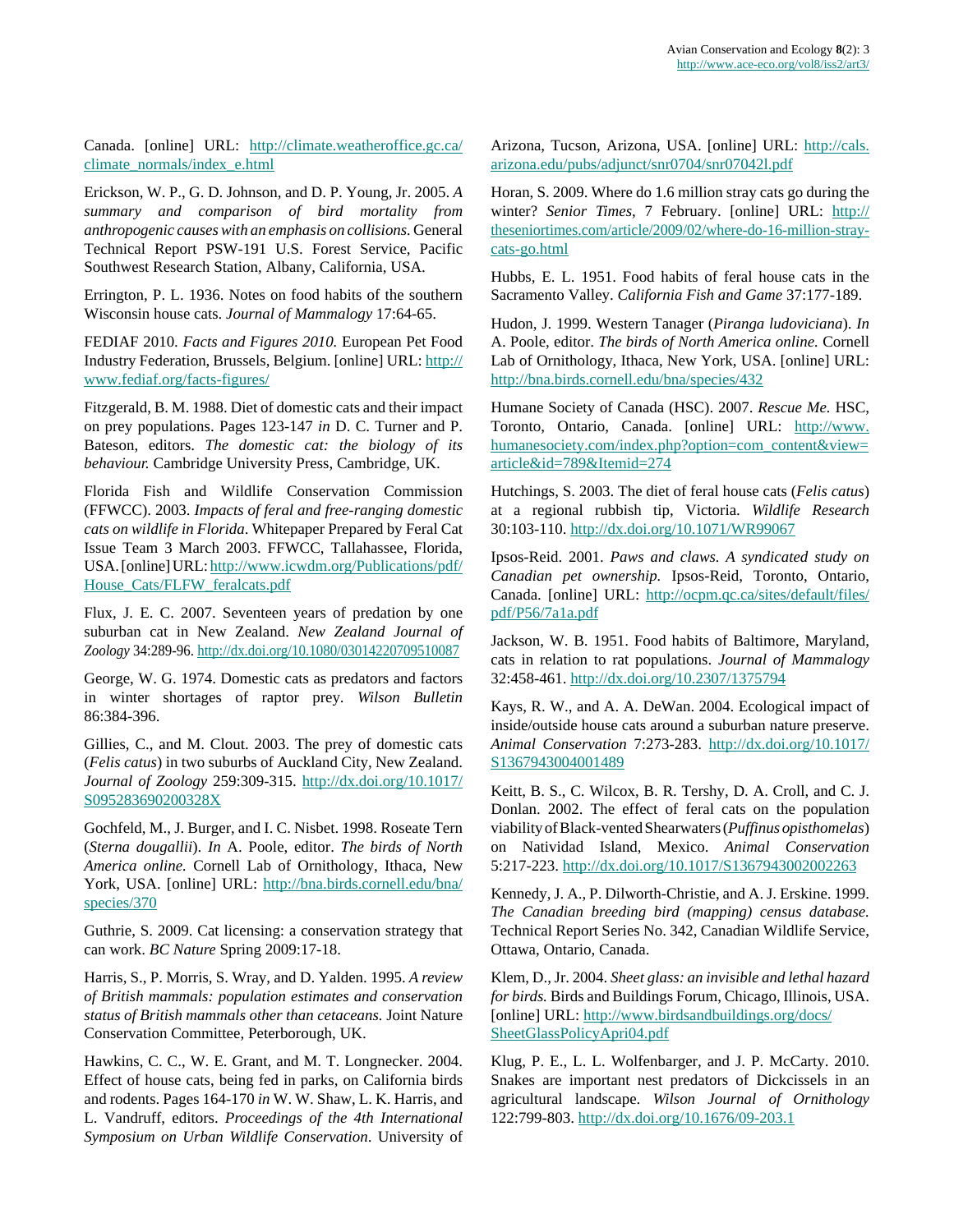Krauze-Gryz, D., J. Gryz, and J. Goszczynski. 2012. Predation by domestic cats in rural areas of central Poland: an assessment based on two methods. *Journal of Zoology* 288:260-266. <http://dx.doi.org/10.1111/j.1469-7998.2012.00950.x>

Lakey, J. 2009. Cats 'capable' of surviving outside. *Toronto Star*, 7 January. [online] URL: [http://www.thestar.com/GTA/](http://www.thestar.com/GTA/Fixer/article/572755) [Fixer/article/572755](http://www.thestar.com/GTA/Fixer/article/572755)

Lepczyk, C. A., A. G. Mertig, and J. Liu. 2004. Landowners and cat predation across rural-to-urban landscapes. *Biological Conservation* 115:191-201. [http://dx.doi.org/10.1016/S0006-3207](http://dx.doi.org/10.1016/S0006-3207(03)00107-1) [\(03\)00107-1](http://dx.doi.org/10.1016/S0006-3207(03)00107-1)

Liberg, O. 1984. Food habits and prey impact by feral and house-based domestic cats in a rural area of southern Sweden. *Journal of Mammalogy* 65:424-432. [http://dx.doi.](http://dx.doi.org/10.2307/1381089) [org/10.2307/1381089](http://dx.doi.org/10.2307/1381089)

Llewellyn, L. M., and F. M. Uhler. 1952. The foods of fur animals of the Patuxent Research Refuge, Maryland. *American Midland Naturalist* 48:193-203. [http://dx.doi.](http://dx.doi.org/10.2307/2422142) [org/10.2307/2422142](http://dx.doi.org/10.2307/2422142)

Loss, S. R., T. Will, and P. P. Marra. 2013. The impact of freeranging domestic cats on wildlife of the United States. *Nature Communications* 4:1396.<http://dx.doi.org/10.1038/ncomms2380>

Lowe, L. 2009. Port of Halifax's cat fix. *The Coast*, 9 April. [online] URL: [http://www.thecoast.ca/halifax/port-of-halifaxs](http://www.thecoast.ca/halifax/port-of-halifaxs-cat-fix/Content?oid=1102067)[cat-fix/Content?oid=1102067](http://www.thecoast.ca/halifax/port-of-halifaxs-cat-fix/Content?oid=1102067)

Loyd, K. A. T, S. M. Hernandez, J. P. Carroll, K. J. Abernathy, and J. G. Marshall. 2013. Quantifying domestic cat predation using animal-borne video cameras. *Biological Conservation* 160:183-189.<http://dx.doi.org/10.1016/j.biocon.2013.01.008>

Maclean, M. M., D. J. Carslake, M. R. Evans, S. Townley, and D. J. Hodgson. 2008. The usefulness of sensitivity analysis for predicting the effects of cat predation on the population dynamics of their avian prey. *Ibis* 150(Suppl. 1):100-113. <http://dx.doi.org/10.1111/j.1474-919X.2008.00864.x>

McKinney, D. 2008. Feral cats pose a problem with no solution. *Anchorage Daily News,* 19 October. [online] URL: [http://www.adn.com/2008/10/19/561409/feral-cats-pose-a-problem](http://www.adn.com/2008/10/19/561409/feral-cats-pose-a-problem-with.html)[with.html](http://www.adn.com/2008/10/19/561409/feral-cats-pose-a-problem-with.html)

McMurry, F. B., and C. C. Sperry. 1941. Food of feral house cats in Oklahoma, a progress report. *Journal of Mammalogy* 22:185-190.<http://dx.doi.org/10.2307/1374915>

Mead, C. J. 1982. Ringed birds killed by cats. *Mammal Review* 12:183-186. [http://dx.doi.org/10.1111/j.1365-2907.1982.tb00014.](http://dx.doi.org/10.1111/j.1365-2907.1982.tb00014.x) [x](http://dx.doi.org/10.1111/j.1365-2907.1982.tb00014.x)

Mills, K. L., W. J. Sydeman, and P. J. Hodum, editors. 2005. *The California current marine bird conservation plan.* Version 1.0. PRBO Conservation Science, Stinson Beach, California, USA.

Mitchell, J., and R. A. Beck. 1992. Free-ranging domestic cat predation on native vertebrates in rural and urban Virginia. *Virginia Journal of Science* 43:197-206.

New South Wales Government. 2011. *Feral Cats.* Office of Heritage & Environment, New South Wales Government, Sydney, Australia. [online] URL: [http://www.environment.](http://www.environment.nsw.gov.au/pestsweeds/FeralCats.htm) [nsw.gov.au/pestsweeds/FeralCats.htm](http://www.environment.nsw.gov.au/pestsweeds/FeralCats.htm)

Nogales, M., A. Martin, B. R. Tershy, C. J. Donlan, D. Veitch, N. Puerta, B. Wood, and J. Alonso. 2004. A review of feral cat eradication on islands. *Conservation Biology* 18:310-319. <http://dx.doi.org/10.1111/j.1523-1739.2004.00442.x>

North American Bird Conservation Initiative, U.S. Committee (NABCI). 2000. *Bird conservation region descriptions, a supplement to the North American bird conservation initiative bird conservation regions map.* U.S. Fish and Wildlife Service, Arlington, Virginia, USA. [online] URL: [http://www.nabci](http://www.nabci-us.org/aboutnabci/bcrdescrip.pdf )[us.org/aboutnabci/bcrdescrip.pdf](http://www.nabci-us.org/aboutnabci/bcrdescrip.pdf ) 

North American Bird Conservation Initiative, U.S. Committee (NABCI). 2009. *The state of the birds, United States of America, 2009.* U.S. Department of Interior, Washington, D. C., USA. [online] URL: [http://www.stateofthebirds.org/2009/](http://www.stateofthebirds.org/2009/pdf_files/State_of_the_Birds_2009.pdf) [pdf\\_files/State\\_of\\_the\\_Birds\\_2009.pdf](http://www.stateofthebirds.org/2009/pdf_files/State_of_the_Birds_2009.pdf)

Ormsby, M., and J. Wilkes. 2011. Cats now housebound in Oakville – or owners face fine. *Toronto Star*, 17 January. [online] URL: [http://www.thestar.com/news/article/923314-](http://www.thestar.com/news/article/923314--cats-now-housebound-in-oakville-or-owners-face-fine) [cats-now-housebound-in-oakville-or-owners-face-fine](http://www.thestar.com/news/article/923314--cats-now-housebound-in-oakville-or-owners-face-fine)

Paltridge, R. 2002. The diets of cats, foxes and dingoes in relation to prey availability in the Tanami Desert, Northern Territory. *Wildlife Research* 29:389-403. [http://dx.doi.](http://dx.doi.org/10.1071/WR00010) [org/10.1071/WR00010](http://dx.doi.org/10.1071/WR00010)

Paltridge, R., D. Gibson, and G. Edwards. 1997. Diet of the feral cat (*Felis catus*) in Central Australia. *Wildlife Research* 24:67-76.<http://dx.doi.org/10.1071/WR96023>

Parmalee, P. W. 1953. Food habits of the feral house cat in east-central Texas. *Journal of Wildlife Management* 17:375-376.<http://dx.doi.org/10.2307/3797127>

Pascal, M. 1980. Structure et dynamique de chats harets de l'archipel des Kerguelen. *Mammalia* 44:161-182. [http://dx.](http://dx.doi.org/10.1515/mamm.1980.44.2.161) [doi.org/10.1515/mamm.1980.44.2.161](http://dx.doi.org/10.1515/mamm.1980.44.2.161)

Pearson, C. 2009. Just call this cat man Mr. fix it. *Windsor Star*, 8 October. [online] URL: [http://www2.canada.com/](http://www2.canada.com/windsorstar/news/story.html?id=66fec7a0-e31a-414a-b929-e98544eddec0) [windsorstar/news/story.html?id=66fec7a0-e31a-414a-b929](http://www2.canada.com/windsorstar/news/story.html?id=66fec7a0-e31a-414a-b929-e98544eddec0) [e98544eddec0](http://www2.canada.com/windsorstar/news/story.html?id=66fec7a0-e31a-414a-b929-e98544eddec0)

Peck, D. R., L. Faulquier, P. Pinet, S. Jaquemet, and M. Le Corre. 2008. Feral cat diet and impact on sooty terns at Juan de Nova Island, Mozambique Channel. *Animal Conservation* 11:65-74. [http://dx.doi.org/10.1111/j.1469-1795.2007.00153.](http://dx.doi.org/10.1111/j.1469-1795.2007.00153.x)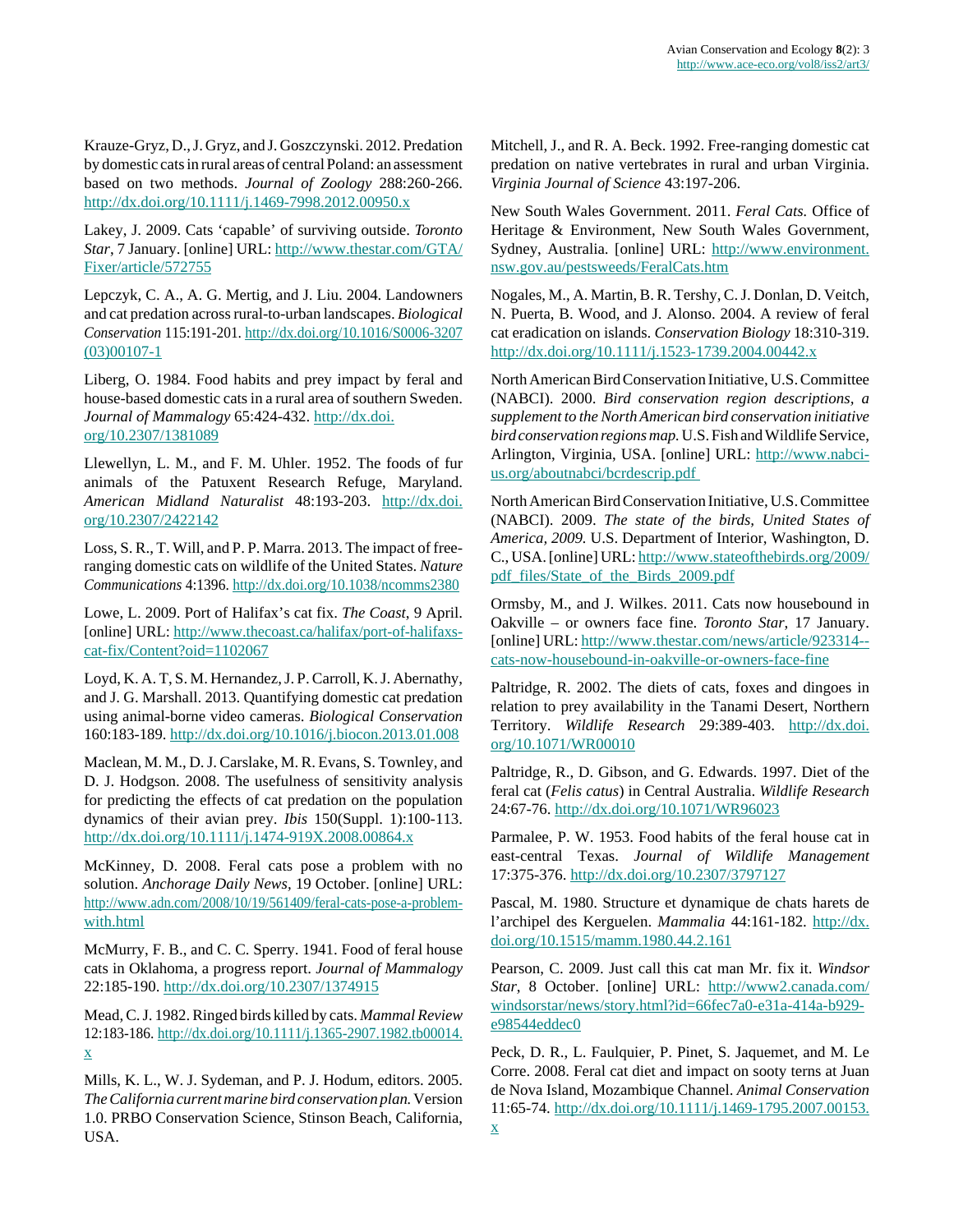Perrin, J. 2009. The business of urban animals survey: the facts and statistics on companion animals in Canada. *Canadian Veterinary Journal* 50:48-52.

Ridgely, R. S., T. F. Allnutt, T. Brooks, D. K. McNicol, D. W. Mehlman, B. E. Young, and J. R. Zook. 2007. *Digital distribution maps of the birds of the western hemisphere.* Version 3.0. NatureServe, Arlington, Virginia, USA.

Rithet's Bog Conservation Society (RBCS). 2011. *Cat predation on songbirds at Rithet's Bog.* RBCS, Victoria, British Columbia, Canada. [online] URL: [http://www.](http://www.rithetsbog.org/) [rithetsbog.org/](http://www.rithetsbog.org/)

Roberts, C. 2000. *Canada product brief - pet food industry sector report.* Global Agriculture Information Network (GAIN) Report #CA0174. USDA Foreign Agricultural Service, Washington, D.C., USA. [online] URL: [http://www.](http://www.fas.usda.gov/GainFiles/200011/55678719.pdf) [fas.usda.gov/GainFiles/200011/55678719.pdf](http://www.fas.usda.gov/GainFiles/200011/55678719.pdf)

Rocky Mountain Bird Observatory (RMBO). 2007. *PIF landbird population estimates database.* RMBO, Brighton, Colorado, USA. [online] URL: [http://www.rmbo.org/pif\\_db/](http://www.rmbo.org/pif_db/laped/default.aspx) [laped/default.aspx](http://www.rmbo.org/pif_db/laped/default.aspx)

Rosatte, R., D. Donovan, M. Allan, L.-A. Howes, A. Silver, K. Bennett, C. MacInnes, C. Davies, A. Wandeler, and B. Radford. 2001. Emergency response to raccoon rabies introduction into Ontario. *Journal of Wildlife Diseases* 37:265-279.

Rosatte, R. C., C. D. Maclnnes, R. T. Williams, and O. Williams. 1997. A proactive prevention strategy for raccoon rabies in Ontario, Canada. *Wildlife Society Bulletin* 25:110-116.

SAS Institute. 2003. *PROC GLM, General Linear Models procedure.* SAS Institute Inc., Cary, North Carolina, USA.

Skerritt, J. 2011. 50,000 feral cats in the city. Bylaws to deal with burgeoning problem 'antiquated'. *Winnipeg Free Press*, 3 April. [online] URL: [http://www.winnipegfreepress.com/](http://www.winnipegfreepress.com/local/50000-feral-cats-in-the-city-119139904.html?path=/local&id=119139904&sortBy=oldest) [local/50000-feral-cats-in-the-city-119139904.html?path=/](http://www.winnipegfreepress.com/local/50000-feral-cats-in-the-city-119139904.html?path=/local&id=119139904&sortBy=oldest) [local&id=119139904&sortBy=oldest](http://www.winnipegfreepress.com/local/50000-feral-cats-in-the-city-119139904.html?path=/local&id=119139904&sortBy=oldest)

Statistics Canada. 2007. *2006 Community profiles.* 2006 Census. Catalogue no. 92-591-XWE. Statistics Canada, Ottawa, Ontario, Canada. Released March 13, 2007. [online] URL: [http://www12.statcan.ca/census-recensement/2006/dp](http://www12.statcan.ca/census-recensement/2006/dp-pd/prof/92-591/index.cfm?Lang=E)[pd/prof/92-591/index.cfm?Lang=E](http://www12.statcan.ca/census-recensement/2006/dp-pd/prof/92-591/index.cfm?Lang=E)

Statistics Canada. 2008. *Farm population and total population by rural and urban population, by province, (2001 and 2006 Census of Agriculture and Census of Population).* Statistics Canada, Ottawa, Ontario, Canada. [online] URL: [http://www.](http://www.statcan.gc.ca/tables-tableaux/sum-som/l01/cst01/agrc42a-eng.htm) [statcan.gc.ca/tables-tableaux/sum-som/l01/cst01/agrc42a-eng.](http://www.statcan.gc.ca/tables-tableaux/sum-som/l01/cst01/agrc42a-eng.htm) [htm](http://www.statcan.gc.ca/tables-tableaux/sum-som/l01/cst01/agrc42a-eng.htm) 

Statistics Canada. 2011*a*. *Does Statistics Canada collect this information?* Statistics Canada, Ottawa, Ontario, Canada. [online] URL: [http://www.statcan.gc.ca/help-aide/collection](http://www.statcan.gc.ca/help-aide/collection-eng.htm)[eng.htm](http://www.statcan.gc.ca/help-aide/collection-eng.htm) 

Statistics Canada. 2011*b*. *Canada's population clock.* Statistics Canada, Ottawa, Ontario, Canada. [online] URL: <http://www.statcan.gc.ca/ig-gi/pop-ca-eng.htm>

Stray Cats a Big Problem. 2008. *Windsor Star*, 17 July. [online] URL: [http://www.canada.com/windsorstar/story.html?](http://www.canada.com/windsorstar/story.html?id=4071c08b-415b-49a9-9804-c01a6d610518) [id=4071c08b-415b-49a9-9804-c01a6d610518](http://www.canada.com/windsorstar/story.html?id=4071c08b-415b-49a9-9804-c01a6d610518)

Sullivan, S. 2011. Dog's life for tens of thousands of feral cats in Vancouver. Spay and neuter program to raise awareness of issue. *Province*, 20 February.

Thomas, R. L., M. D. E. Fellowes, and P. J. Baker. 2012. Spatio-temporal variation in predation by urban domestic cats (*Felis catus*) and the acceptability of possible management actions in the UK. *PLoS ONE* 7(11):e49369. [http://dx.doi.](http://dx.doi.org/10.1371/journal.pone.0049369) [org/10.1371/journal.pone.0049369](http://dx.doi.org/10.1371/journal.pone.0049369)

THS Feral Cat Clinics Coming in May. 2011. *Toronto News24*, Retrieved 14 May.

Tindal, L. 2010. There's more than one way to save a feral cat. *McGill Tribune*, 12 October.

Toner, G. C. 1956. House cat predation on small animals. *Journal of Mammalogy* 37:119.<http://dx.doi.org/10.2307/1375546>

Tschanz, B., D. Hegglin, S. Gloor, and F. Bontadina. 2011. Hunters and non-hunters: skewed predation rate by domestic cats in a rural village. *European Journal of Wildlife Research* 57:597-602.<http://dx.doi.org/10.1007/s10344-010-0470-1>

U.S. Census Bureau. 2011. *U.S. POPClock Projection.* U.S. Census Bureau, Washington, D.C., USA. [online] URL: [http://](http://www.census.gov/population/www/popclockus.html) [www.census.gov/population/www/popclockus.html](http://www.census.gov/population/www/popclockus.html)

van Heezik, Y., A. Smyth, A. Adams, and J. Gordon. 2010. Do domestic cats impose an unsustainable harvest on urban bird populations? *Biological Conservation* 143:121-130. <http://dx.doi.org/10.1016/j.biocon.2009.09.013>

Winnipeg's Feral Cat Population Grows. 2011. *Global News*, 25 February.

Winnipeg's Stray-Cat Population Out of Control. 2009. *Winnipeg Free Press*, 7 March.

Winter, L. 2004. Trap-neuter-release programs: the reality and the impacts. *Journal of the American Veterinary Medical Association* 225:1369-1376. [http://dx.doi.org/10.2460/](http://dx.doi.org/10.2460/javma.2004.225.1369) [javma.2004.225.1369](http://dx.doi.org/10.2460/javma.2004.225.1369)

Winter, L., and G. E. Wallace. 2006. *Impacts of feral and freeranging cats on bird species of conservation concern: a five-*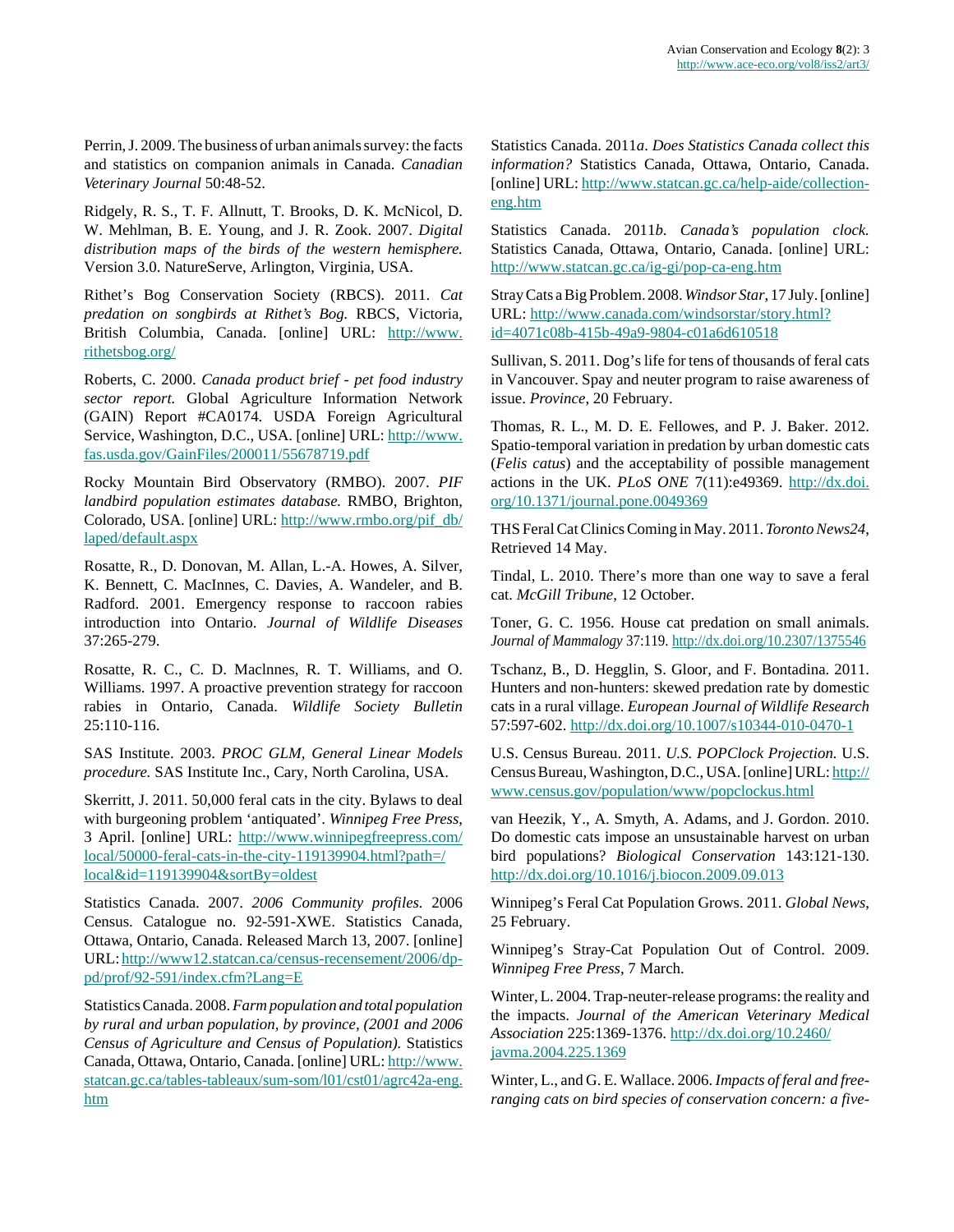*state review of New York, New Jersey, Florida, California, and Hawaii.* American Bird Conservancy, The Plains, Virginia, USA. [online] URL: [http://www.abcbirds.org/newsandreports/](http://www.abcbirds.org/newsandreports/NFWF.pdf) [NFWF.pdf](http://www.abcbirds.org/newsandreports/NFWF.pdf) 

Wong, I. W., D. K. McNicol, P. Fong, D. Fillman, J. Neysmith, and R. Russell. 2003. The WILDSPACETM decision support system. *Environmental Modelling & Software* 18:521-530. [http://dx.doi.org/10.1016/S1364-8152\(03\)00027-6](http://dx.doi.org/10.1016/S1364-8152(03)00027-6)

Woods, M., R. A. McDonald, and S. Harris. 2003. Predation of wildlife by domestic cats (*Felis catus*) in Great Britain. *Mammal Review* 33:174-186. [http://dx.doi.org/10.1046/](http://dx.doi.org/10.1046/j.1365-2907.2003.00017.x) [j.1365-2907.2003.00017.x](http://dx.doi.org/10.1046/j.1365-2907.2003.00017.x)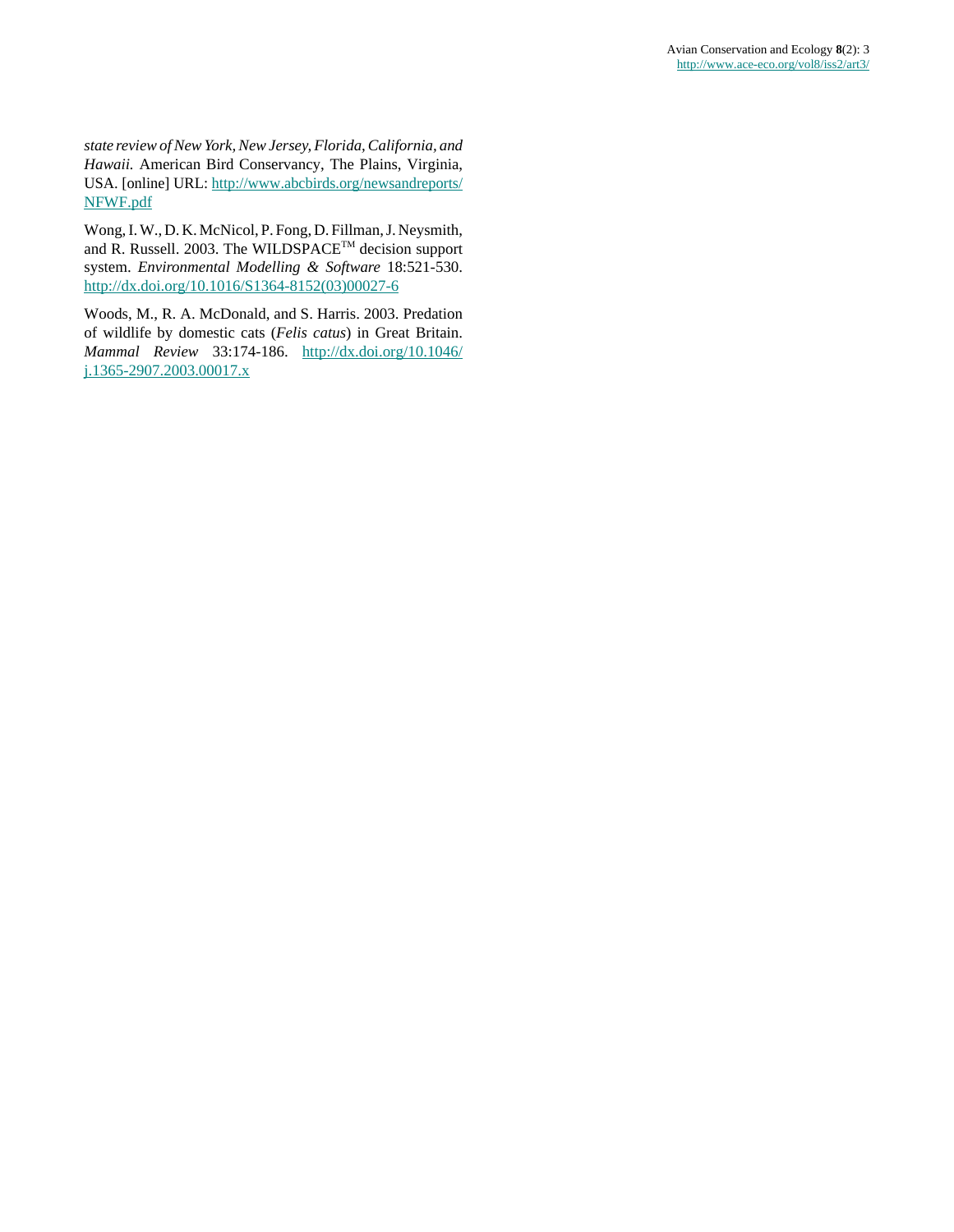**Appendix:** Bird species potentially vulnerable to cat predation in Canada (see text for details): nests on islands (Isl), nests low (Low), forages on ground (Grnd), high use of feeders (Fdr), body mass (Mass, g), frequents urban/suburban landscapes (Urb), COSEWIC status (COS; XT=Extirpated, E=Endangered, T=Threatened, SC=Special Concern, ( ) indicates 1 or more subspecies / populations).

| Species                    | Latin Name                | Isl | Low | Grnd        | Fdr | <b>Mass</b> | Urb | <b>COS</b> | Int |
|----------------------------|---------------------------|-----|-----|-------------|-----|-------------|-----|------------|-----|
| Double-crested Cormorant   | Phalacrocorax auritus     | Y   |     |             |     | 1,679       |     |            |     |
| <b>Laughing Gull</b>       | Leucophaeus atricilla     | Y   |     |             |     | 325         |     |            |     |
| Ring-billed Gull           | Larus delawarensis        | Y   |     |             |     | 519         |     |            |     |
| California Gull            | Larus californicus        | Y   |     |             |     | 609         |     |            |     |
| <b>Roseate Tern</b>        | Sterna dougallii          | Y   |     |             |     | 110         |     | E          |     |
| <b>Ancient Murrelet</b>    | Synthliboramphus antiquus | Y   |     |             |     | 206         |     | <b>SC</b>  |     |
| <b>Cassin's Auklet</b>     | Ptychoramphus aleuticus   | Y   |     |             |     | 188         |     |            |     |
| <b>Rhinoceros Auklet</b>   | Cerorhinca monocerata     | Y   |     |             |     | 520         |     |            |     |
| <b>Horned Puffin</b>       | Fratercula corniculata    | Y   |     |             |     | 619         |     |            |     |
| <b>Tufted Puffin</b>       | Fratercula cirrhata       | Y   |     |             |     | 779         |     |            |     |
| <b>Blue-winged Teal</b>    | Anas discors              |     | Y   |             |     | 386         |     |            |     |
| Northern Pintail           | Anas acuta                |     | Y   |             |     | 1,011       |     |            |     |
| California Quail           | Callipepla californica    |     | Y   | Y           |     | 173         | Y   |            | Y   |
| Northern Bobwhite          | Colinus virginianus       |     | Y   | Y           |     | 178         |     | E          |     |
| Chukar                     | Alectoris chukar          |     | Y   | Y           |     | 578         |     |            | Y   |
| <b>Gray Partridge</b>      | Perdix perdix             |     | Y   | Y           |     | 390         |     |            | Y   |
| Ring-necked Pheasant       | Phasianus colchicus       |     | Y   | Y           |     | 1,135       |     |            | Y   |
| <b>Greater Sage-Grouse</b> | Centrocercus urophasianus |     | Y   | Y           |     | 2,468       |     | (XT,E)     |     |
| <b>Sharp-tailed Grouse</b> | Tympanuchus phasianellus  |     | Y   | Y           |     | 885         |     |            |     |
| Piping Plover              | Charadrius melodus        |     | Y   | Y           |     | 55          |     | (E,E)      |     |
| Killdeer                   | Charadrius vociferus      |     | Y   | Y           |     | 97          | Y   |            |     |
| <b>Mountain Plover</b>     | Charadrius montanus       |     | Y   | Y           |     | 108         |     | E          |     |
| American Oystercatcher     | Haematopus palliatus      |     | Y   | Y           |     | 632         |     |            |     |
| <b>Black Oystercatcher</b> | Haematopus bachmani       |     | Y   | Y           |     | 648         |     |            |     |
| Willet                     | Tringa semipalmata        |     | Y   |             |     | 215         |     |            |     |
| <b>Upland Sandpiper</b>    | Bartramia longicauda      |     | Y   | Y           |     | 170         |     |            |     |
| Long-billed Curlew         | Numenius americanus       |     | Y   | Y           |     | 587         |     | <b>SC</b>  |     |
| Marbled Godwit             | Limosa fedoa              |     | Y   |             |     | 371         |     |            |     |
| American Woodcock          | Scolopax minor            |     | Y   | Y           |     | 198         |     |            |     |
| Glaucous-winged Gull       | Larus glaucescens         |     | Y   | Y           |     | 1,010       |     |            |     |
| <b>Mourning Dove</b>       | Zenaida macroura          |     | Y   | Y           | Y   | 119         | Y   |            |     |
| <b>Burrowing Owl</b>       | Athene cunicularia        |     | Y   | $\mathbf Y$ |     | 155         |     | ${\bf E}$  |     |
| Common Poorwill            | Phalaenoptilus nuttallii  |     | Y   |             |     | 52          |     |            |     |
| Willow Flycatcher          | Empidonax traillii        |     | Y   |             |     | 13          |     |            |     |
| Loggerhead Shrike          | Lanius ludovicianus       |     | Y   | Y           |     | 47          |     | (E,T)      |     |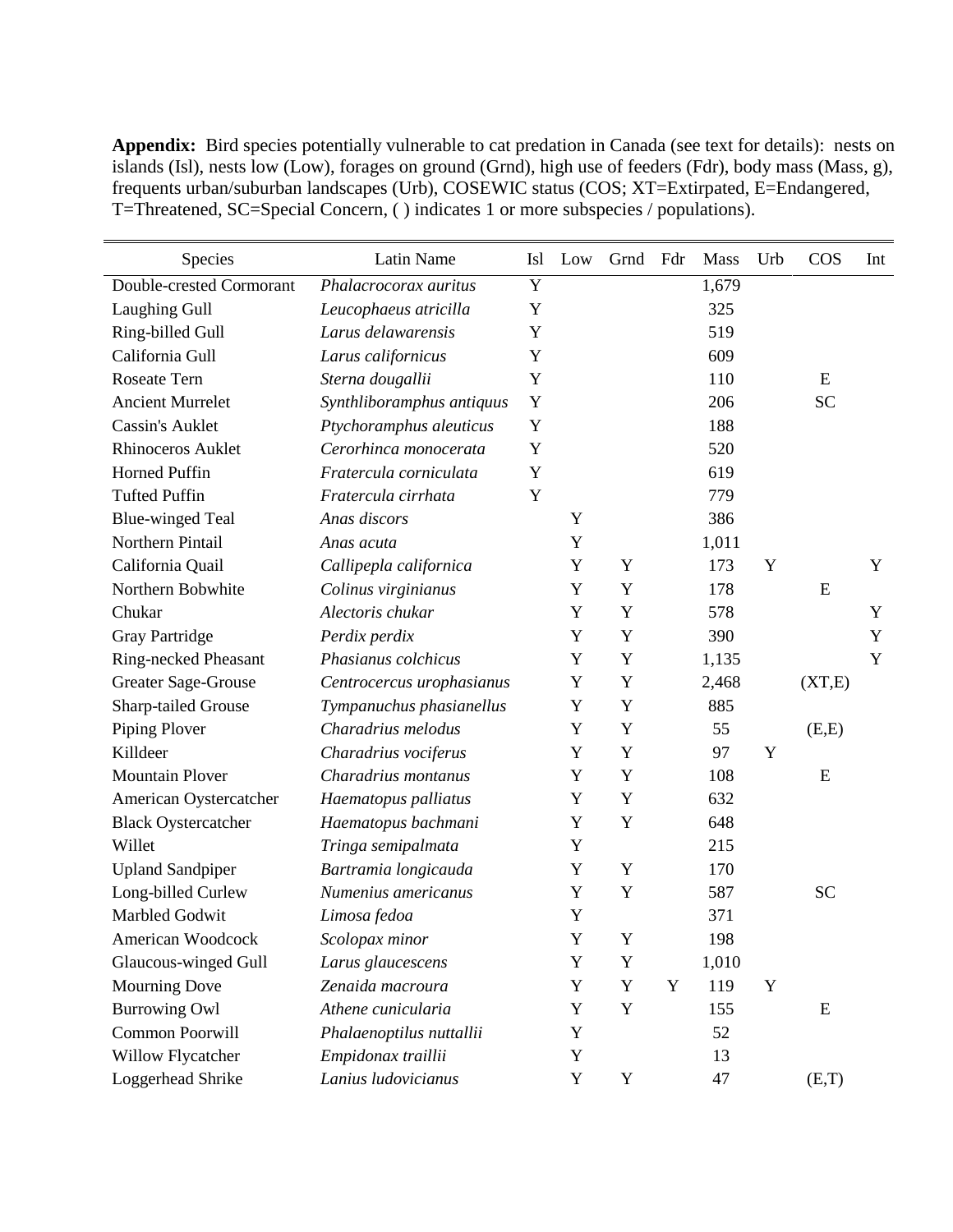| White-eyed Vireo           | Vireo griseus             | Y |             |   | 11 |             |             |   |
|----------------------------|---------------------------|---|-------------|---|----|-------------|-------------|---|
| <b>Sky Lark</b>            | Alauda arvensis           | Y | Y           |   | 40 |             |             | Y |
| <b>Horned Lark</b>         | Eremophila alpestris      | Y | Y           |   | 31 |             | (E)         |   |
| <b>Barn Swallow</b>        | Hirundo rustica           | Y |             |   | 19 | Y           | $\mathbf T$ |   |
| Rock Wren                  | Salpinctes obsoletus      | Y | Y           |   | 17 |             |             |   |
| Carolina Wren              | Thryothorus ludovicianus  | Y |             | Y | 21 | Y           |             |   |
| House Wren                 | Troglodytes aedon         | Y |             |   | 11 | Y           |             |   |
| Sedge Wren                 | Cistothorus platensis     | Y | Y           |   | 9  |             |             |   |
| American Robin             | Turdus migratorius        | Y |             |   | 77 | Y           |             |   |
| Gray Catbird               | Dumetella carolinensis    | Y | Y           |   | 37 | Y           |             |   |
| Northern Mockingbird       | Mimus polyglottos         | Y | Y           |   | 49 | $\mathbf Y$ |             |   |
| Sage Thrasher              | Oreoscoptes montanus      | Y | Y           |   | 43 |             | E           |   |
| <b>Brown Thrasher</b>      | Toxostoma rufum           | Y | Y           |   | 69 |             |             |   |
| Sprague's Pipit            | Anthus spragueii          | Y | Y           |   | 25 |             | T           |   |
| Cedar Waxwing              | Bombycilla cedrorum       | Y |             | Y | 32 | Y           |             |   |
| Chestnut-collared Longspur | Calcarius ornatus         | Y | Y           |   | 19 |             | T           |   |
| McCown's Longspur          | Rhynchophanes mccownii    | Y | Y           |   | 23 |             | SC          |   |
| Golden-winged Warbler      | Vermivora chrysoptera     | Y |             |   | 9  |             | $\mathbf T$ |   |
| <b>Blue-winged Warbler</b> | Vermivora cyanoptera      | Y |             |   | 8  |             |             |   |
| MacGillivray's Warbler     | Geothlypis tolmiei        | Y |             |   | 10 |             |             |   |
| Chestnut-sided Warbler     | Setophaga pensylvanica    | Y |             |   | 10 |             |             |   |
| Prairie Warbler            | Setophaga discolor        | Y |             |   | 8  |             |             |   |
| Yellow-breasted Chat       | Icteria virens            | Y |             |   | 25 |             | (E,E)       |   |
| Spotted Towhee             | Pipilo maculatus          | Y | Y           |   | 40 | Y           |             |   |
| <b>Eastern Towhee</b>      | Pipilo erythrophthalmus   | Y | Y           |   | 41 |             |             |   |
| Clay-colored Sparrow       | Spizella pallida          | Y | Y           |   | 12 |             |             |   |
| <b>Brewer's Sparrow</b>    | Spizella breweri          | Y | Y           |   | 10 |             |             |   |
| <b>Field Sparrow</b>       | Spizella pusilla          | Y | Y           |   | 13 |             |             |   |
| <b>Vesper Sparrow</b>      | Pooecetes gramineus       | Y | Y           |   | 26 |             | (E)         |   |
| Lark Sparrow               | Chondestes grammacus      | Y | Y           |   | 29 |             |             |   |
| <b>Lark Bunting</b>        | Calamospiza melanocorys   | Y | Y           |   | 38 |             |             |   |
| Savannah Sparrow           | Passerculus sandwichensis | Y | Y           |   | 23 |             | (SC)        |   |
| <b>Grasshopper Sparrow</b> | Ammodramus savannarum     | Y | Y           |   | 17 |             |             |   |
| <b>Baird's Sparrow</b>     | Ammodramus bairdii        | Y | Y           |   | 18 |             | <b>SC</b>   |   |
| Henslow's Sparrow          | Ammodramus henslowii      | Y | $\mathbf Y$ |   | 13 |             | E           |   |
| <b>Song Sparrow</b>        | Melospiza melodia         | Y |             | Y | 21 | $\mathbf Y$ |             |   |
| Lazuli Bunting             | Passerina amoena          | Y |             |   | 16 |             |             |   |
| <b>Indigo Bunting</b>      | Passerina cyanea          | Y | Y           |   | 15 |             |             |   |
| Dickcissel                 | Spiza americana           | Y | Y           |   | 27 |             |             |   |
| <b>Bobolink</b>            | Dolichonyx oryzivorus     | Y | $\mathbf Y$ |   | 42 |             | T           |   |
| Eastern Meadowlark         | Sturnella magna           | Y | Y           |   | 89 |             | T           |   |